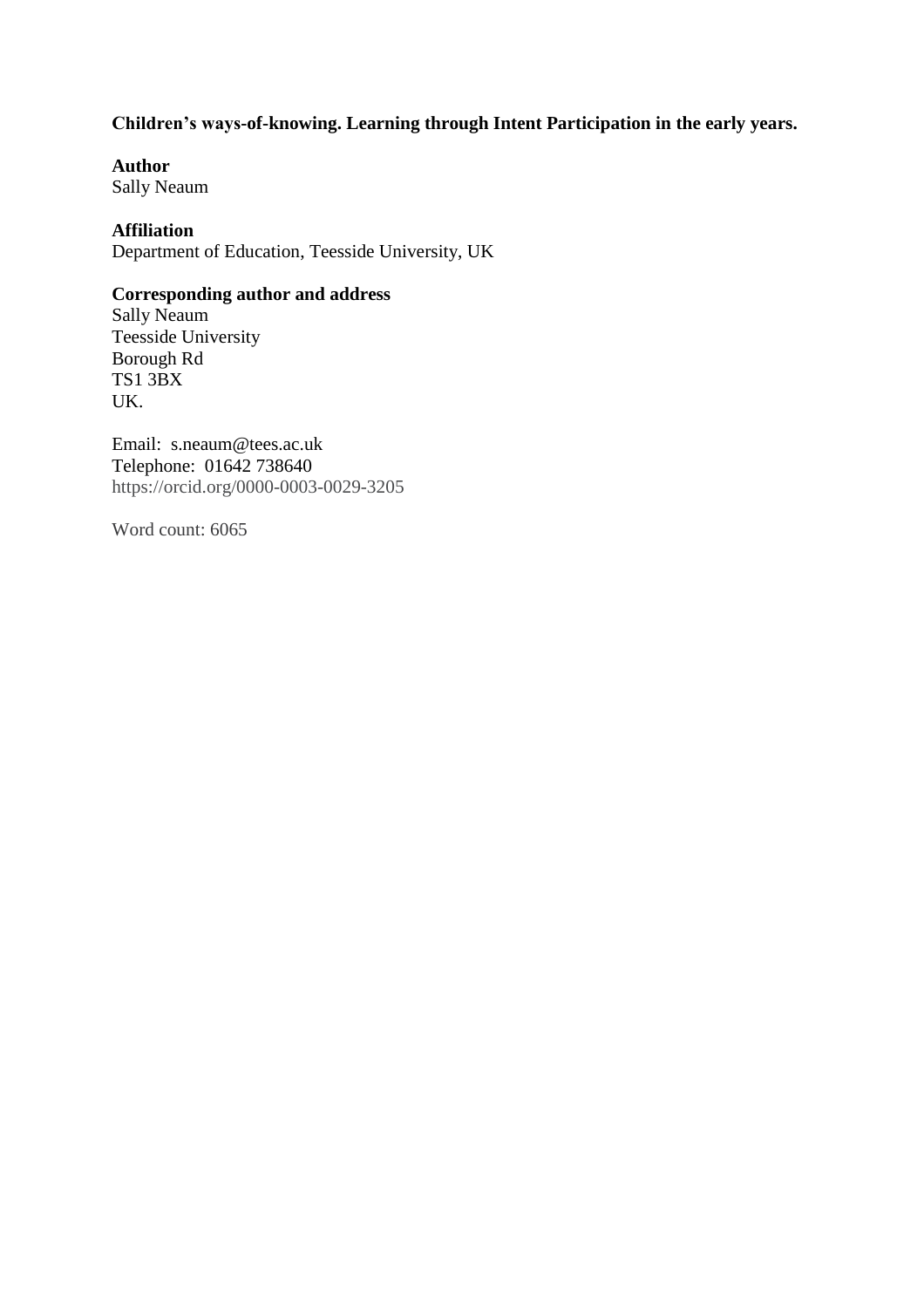#### **Context of the study**

In England, as in many countries worldwide, there continues to be a strong focus on early childhood education (ECE) as an ameliorating factor for children growing up in poverty (Parliamentary Select Committee, 2019; Bakken, Brown and Downing, 2017; DFE, 2015; Pascal and Bertram, 2013). In England, this ongoing focus is embedded in the recent Department for Education report *Unlocking Talent. Fulfilling Potential* (DFE, 2017) which sets out a series of key-life-stage ambitions, starting with the early years, to "improve social mobility through education" (6).

 (8) an explicit aim to "close the word gap in the early years" (8). It aims to support this by [Early Intervention Foundation]" (15). The role of the expert organisations is one of finding A significant aspect of government policy to ameliorate the impact of poverty is a focus on early language and literacy. This includes an often-stated commitment to phonics teaching, and a strong focus on children's spoken language (OFSTED, 2017; DFE, 2017; NCTL, 2013). Indeed, the report cited above (DFE, 2017) has as its "first key life-stage ambition" ensuring that disadvantaged children have a rich early language environment and attend highquality early years provision. Raising the quality of provision in disadvantaged areas, it argues, will be achieved by spreading best practice and creating partnerships for change with children parents and families, the local authority, health and early years professionals, and expert organisations such as the "EEF [Education Endowment Foundation] and the EIF out "what works" (9) in supporting parents' and practitioners' knowledge and skills in this area. Good levels of funding are available for research and implementation of these initiatives. For example, the EEF (2019) currently has three large-scale early years interventions to test what works in developing parents' and early years practitioners' interaction skills to support children's language acquisition and development. The EIF has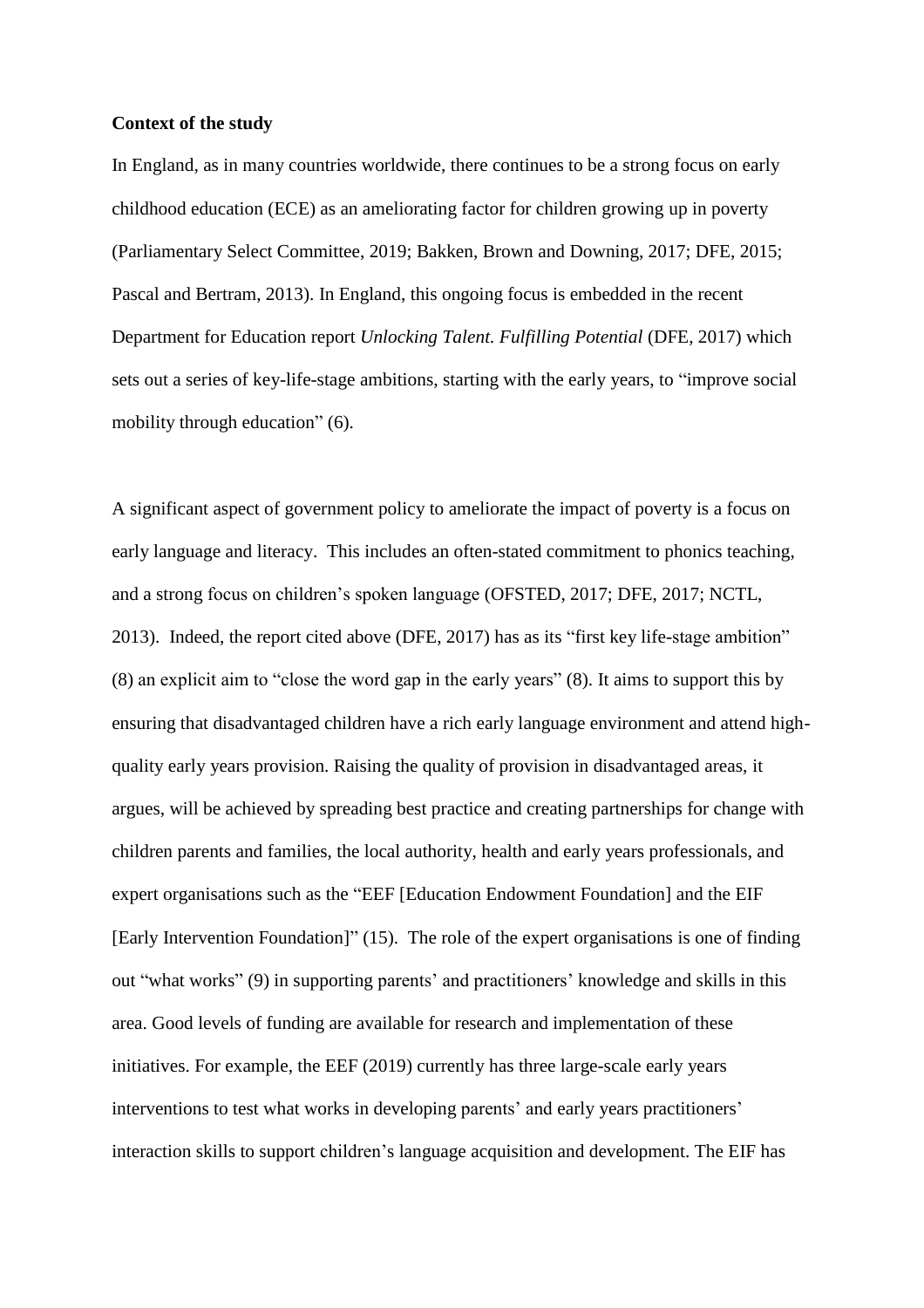for children in the early years, with a focus on speech, language and communication skills: children, with a focus on early language. This is coupled with a £6.5 million Early Outcomes developed a self-assessment tool to support a system-wide approach to improving outcomes the *EIF Maturity Matrix* (2018). This consists of a peer review system in up-to thirty Local Authorities with the aim of exploring the effectiveness of local services and providing recommendations for organisational system change to improve outcomes for disadvantaged fund to progress system change and assess existing approaches which are considered to be effective and can be shared.

 comprehension) and writing." Similarly, a focus on enhancing early years practitioners' knowledge and expertise as part of the provision of high-quality early years education is not A focus on language acquisition and development in the early years, particularly for children growing up in areas of disadvantage, is not disputed. As Law et al. (2013) and Law et al. (2017, 3) conclude, evidence shows that the development of oral language is "mediated by, and in turn impacts upon, developments in other cognitive domains" and that "oral language precedes and underpins pre-literacy skills, as well as later reading (especially reading contentious (Nutbrown, 2012; Siraj-Blatchford, 2002).

 However, whilst there may be consensus about the importance of a policy focus on early years, including early language and practitioners' knowledge and skills, how this is manifest and enacted in practice is more controversial. There are particular concerns about the rationale are seen as "places first and foremost, for technical practice: places where society can apply This, it is argued, has flowed from the strong positioning of early education as a preparation for action which Moss (2013; 2007) describes as instrumental, in that childhood institutions powerful human technologies to children to produce predetermined outcomes" (2007, 7).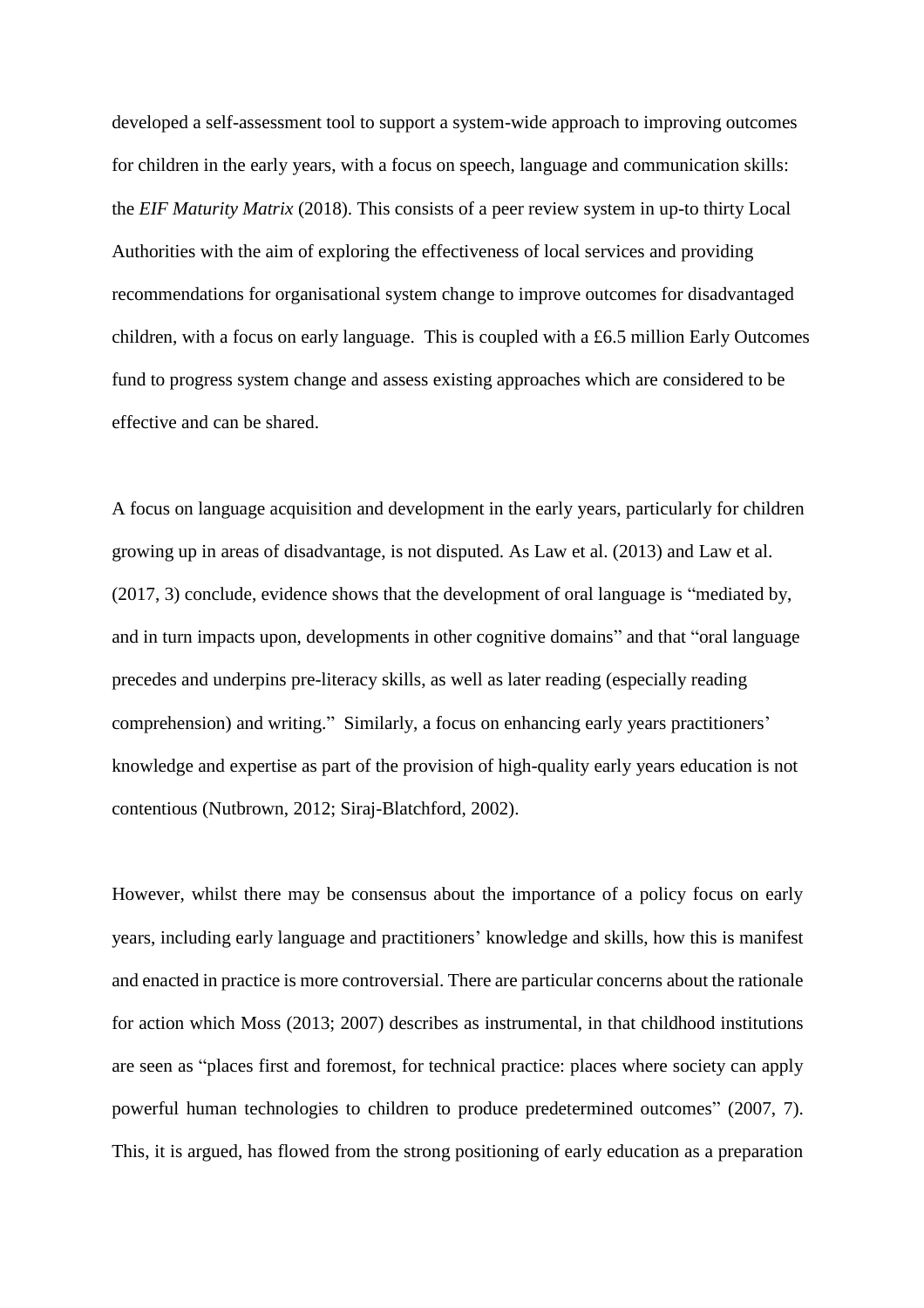for later schooling (Whitebread and Bingham, 2014; Moss, 2013; Moyles, 2012; House, 2011; OECD, 2006), and, in England, this policy-driven shift in discourse has resulted in a pedagogical shift (Neaum, 2016). This can be characterised as a move away from a Competence-based pedagogical approach towards a Performance-based approach (Bernstein, 2000).

 based approach (Neaum, 2016; Bernstein, 2000). This approach is predicated on a child as an individual whose learning takes place within a specific context and specific relationships. Therefore, there is an expectation that learning may take different pathways and occur within different time frames, so age-related or pre-defined criteria can only act as a framework for timing and pace of individual children's learning and professional autonomy to facilitate this. positions early years as a preparation for school, and thus knowledge and skills are defined by the next stage of education. This requires pre-determined outcomes to ensure that children become the basis of assessment, mapped to age related norms and assessed against explicit Historically, distinct early years pedagogical practice has been framed within a Competencereference. Pedagogically this requires fluidity and responsiveness in the selection, sequence, However, the current dominant policy-driven discourse has resulted in an enforced shift towards a Performance-based approach (Neaum, 2016; Bernstein, 2000). This approach acquire appropriate skills and knowledge by a pre-determined point in time. These outcomes criteria, to manage and monitor readiness for school. Pedagogically therefore, significant control of children's learning is required to ensure that it is aligned with later schooling. This control extends to professional practice, as, in a Performance based pedagogy, practitioner autonomy is subordinate to external curricula and regulation of the selection, sequence, pace and criteria for teaching and learning (Neaum, 2016).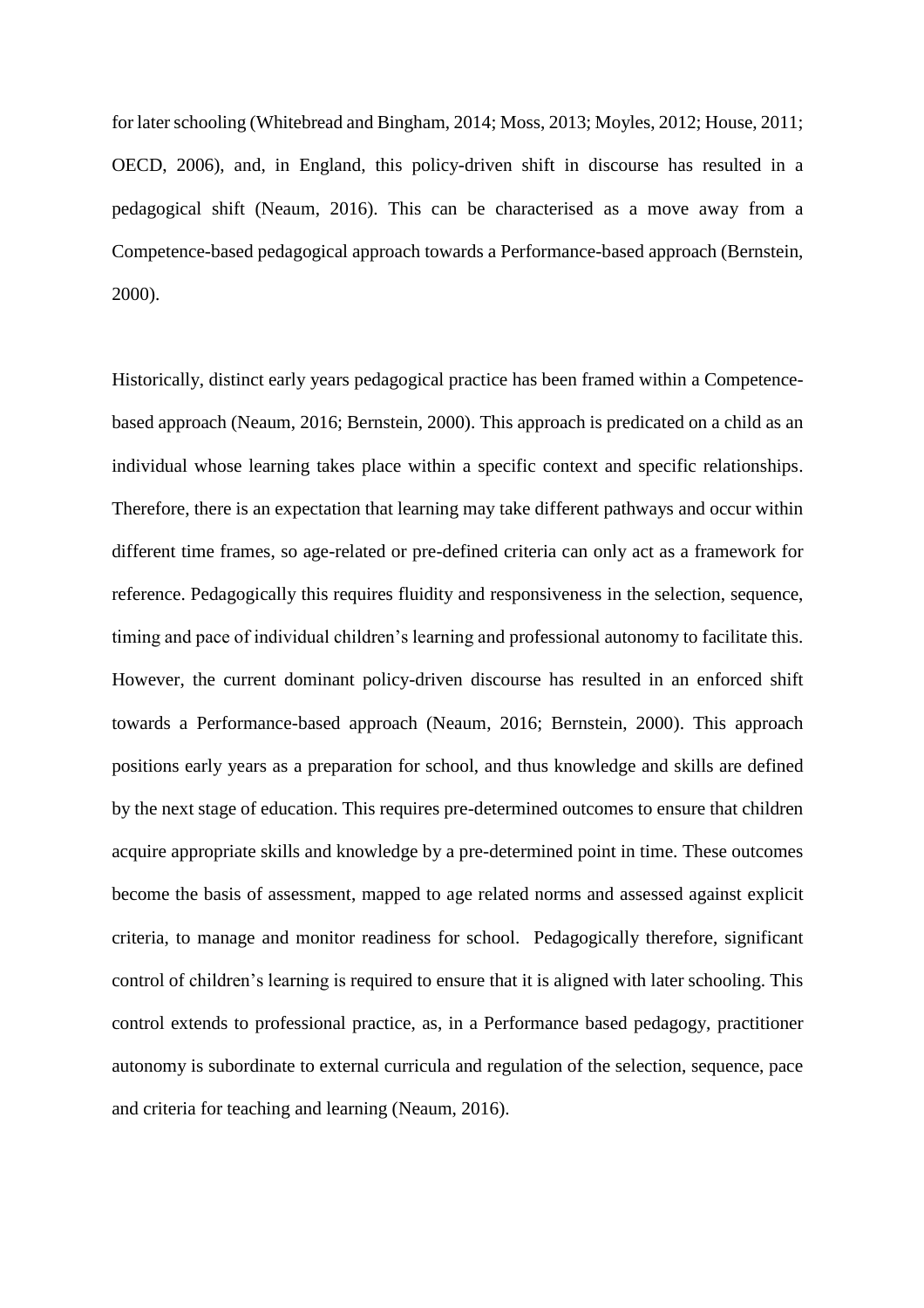and pace of young children's early learning towards pre-determined outcomes in readiness close the word-gap in the early years, coupled with the development of strategic local authority plans to disseminate what works and ensure that staff and parents have the necessary The shift towards a Performance based pedagogy in early years, has, by definition, resulted in a strong focus on practitioners and parents: what they do to manage the sequence, timing for school. This is reflected in the DFE's (2017) commitment to finding out what works to skills to achieve this aim.

 Data from this study led the research team to ponder the ways in which this shifting discourse psychology on how strongly directed attention enables focus on the task-at-hand but can also to their own practice and focus on language and language-mediated learning, may be missing. particularly children growing up in disadvantaged families and communities who are the understanding and practice. shapes early years pedagogical practice. This was informed by evidence from the field of powerfully limit what is seen and attended to (Simons and Chabris, 1999). It led to consideration of what practitioners, who are encouraged and incentivised to direct attention We were led to consider what other modalities may support young children's learning, focus of policy efforts, and, the implications of this for early years practitioners' pedagogical

#### **Research methods**

### *The study*

This paper reports a finding from a wider study into children's engagement with literacy provision in free play (Neaum, 2018). The findings from the initial study were stark, so an extended study was undertaken in 2018. In the analysis of the initial study, a finding was generated (Braun and Clark, 2018) around the children's ways of coming-to-know, and this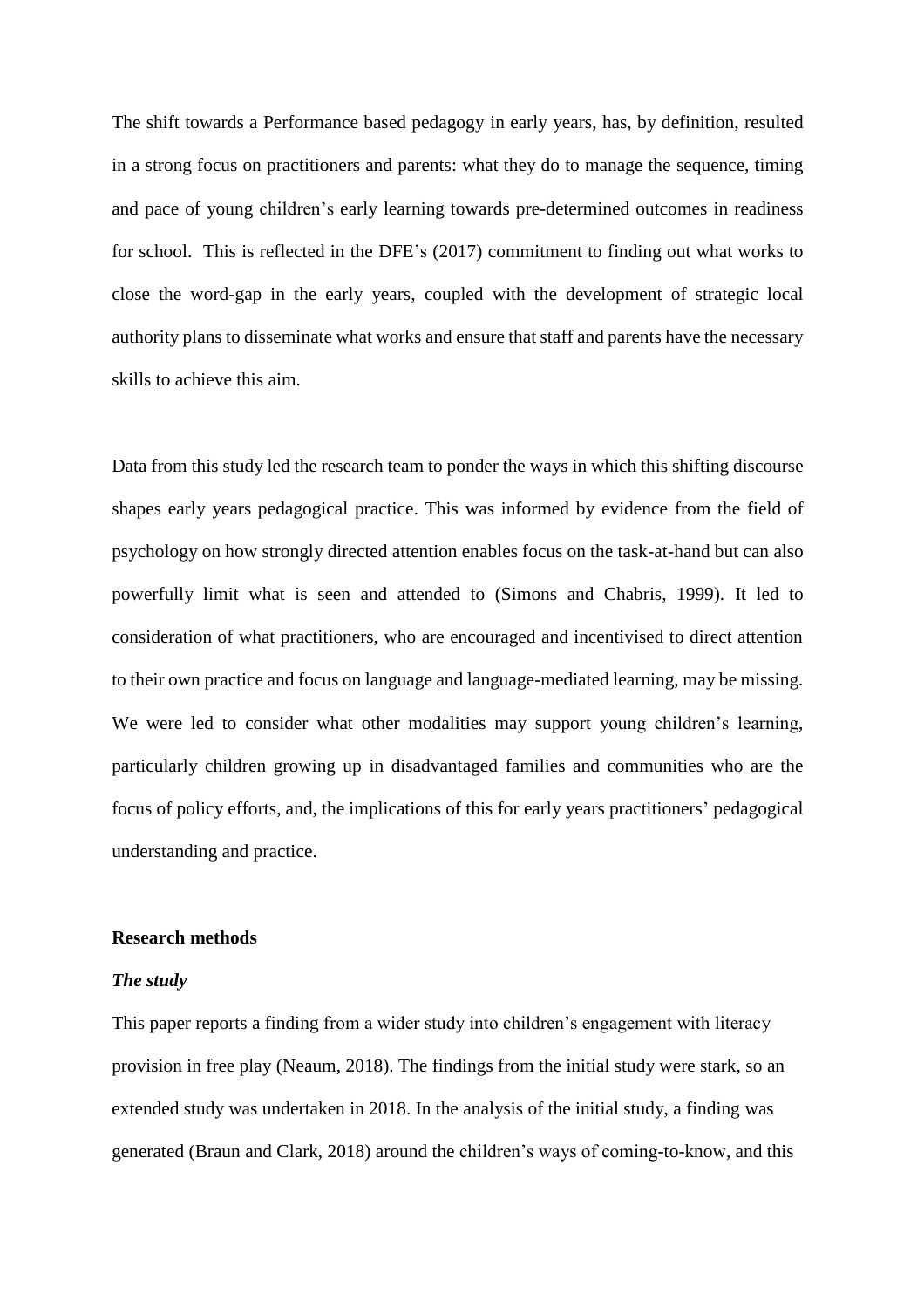was therefore included in the analysis of the extended study. This paper reports on this finding, using data from both the initial and extended studies.

### *The schools*

All the schools in the study are in the north east of England. They are situated in some of the most deprived wards in the country (MHCLG [Ministry of Housing, Communities and Local Government], 2019) and have a well-above average to high proportion of pupils eligible for pupil premium funding (additional funding for publicly funded schools in England to support raising attainment of disadvantaged pupils of all abilities). As such, these schools, and many of the pupils in the schools, are the focus of policy to enhance learning in the early years.

### *Participants*

42 children across four settings were involved in the initial and extended studies. The children were all in their final year of nursery school, English speaking, monolingual children who did not have identified special educational needs. They were identified from setting staff's ongoing assessments against the Early Years Foundation Stage (EYFS) criteria as not meeting age-related expectations in communication and language and in literacy. The EYFS is a national, statutory profile (DFE, 2018) of ongoing, formative, observational assessment against age-related criteria, and, summative assessment against stated Early Learning Goals which are outlined in the EYFS (Early Education, 2012). Nursery staff, because they know the parents well, explained the study to the parents and sought consent for each child to be involved. Outcomes from the study were fed back to staff in each setting by the member of the research team who had completed the observations in the setting, and parents were informed in ways that staff deemed appropriate, via established channels of home-school communication.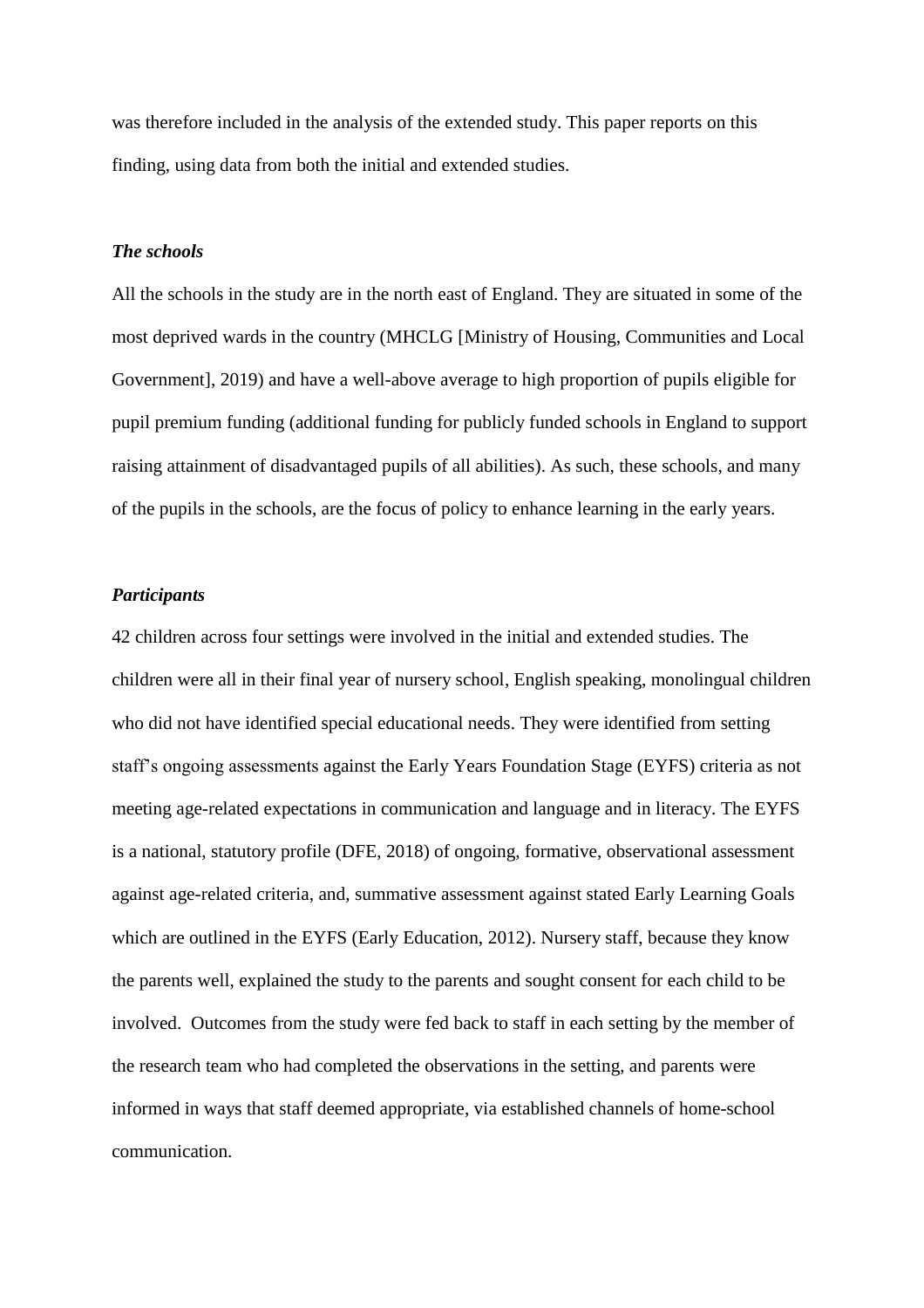### *Data collection*

Thirty-two hours of unstructured, narrative observation of 42 children's child-initiated play activity across four settings were completed in the initial and extended studies. The researchers are all experienced teachers of young children who are now working in academia. This form of naturalistic observation is a recognised qualitative research tool (Cohen et al., 2007) that enables strong ecological validity, and, is also standard practice in formative and summative assessment in ECE (Palaiologou, 2012; Papatheodorou et al., 2011). This means that it is familiar to the children and an aspect of the researchers' professional expertise and experience; both of which are important to the study's ecological validity.

In accordance with the initial study, the observations focused on activities and interactions initiated by the child in the free-play environment, indoors and outside. To ensure consistency in approach to data collection, and prior to the completion of the fieldwork, the lead researcher and team scrutinised examples of the notes from the initial study as a model for the extended study fieldwork. Written, verbatim recordings were made in 15-20 minute time-frames, depending on the flow of the nursery day. Observation notes included but were not limited to: verbatim spoken language (including some aspects of prosody when deemed significant to the nature of the interaction, for example, a command to "Give it me"); other vocalisations; facial expressions; non-verbal interactions; and actions. Researcher interpretations of children's expressions and actions were made in-situ in the context of the observation and noted as contextualised interpretation.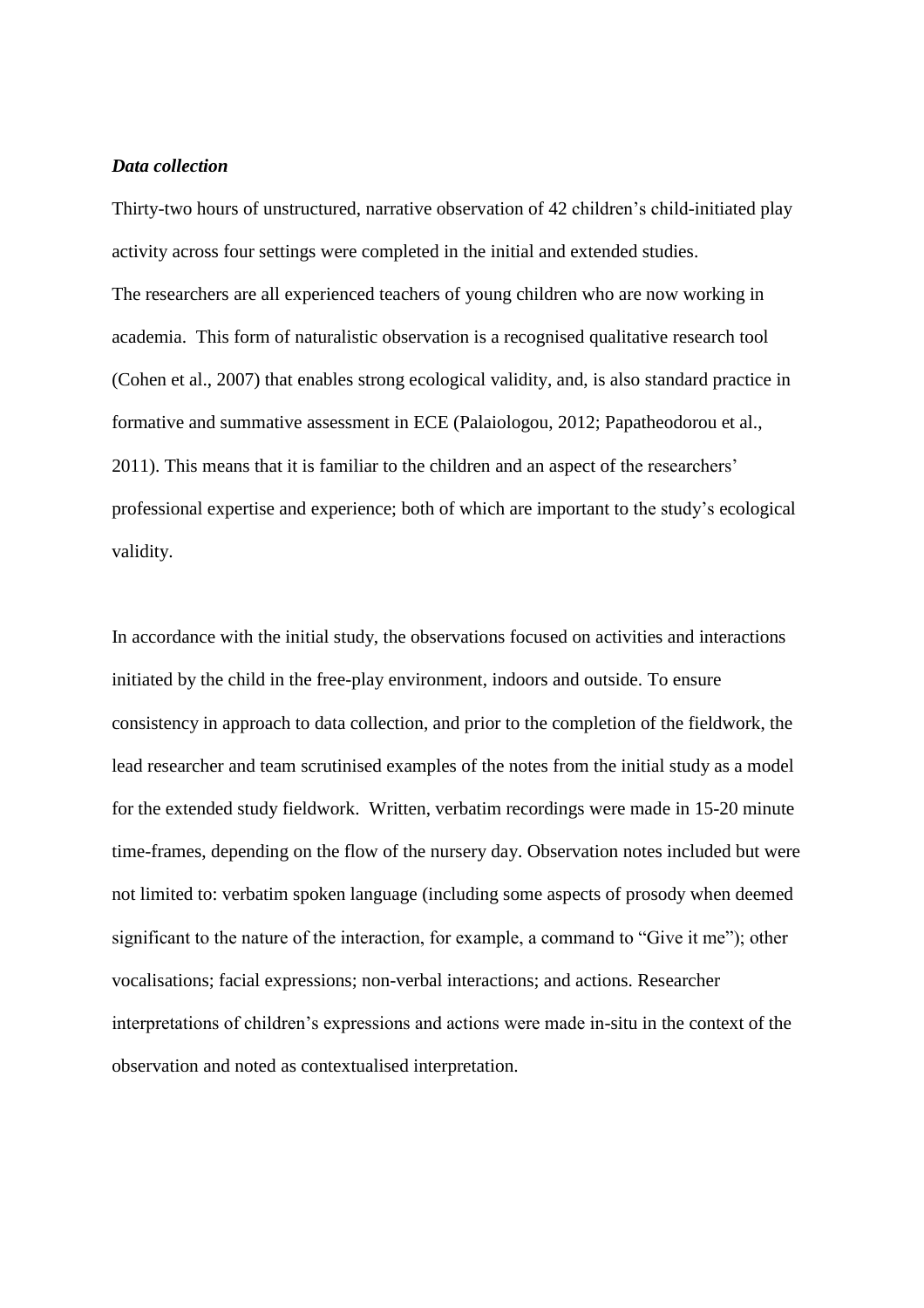The data were gathered over four weeks in the spring term prior to the children starting statutory schooling the following academic year (September of the same year). During these observations it was anticipated that, at times, adults would join the children's play, or a child would approach an adult. In these instances, the observation would continue but with a distinction made in the notes and later in the analysis, between child-initiated play and interaction, and adult-initiated play and interaction. Methodologically, this distinction was not problematic.

### *Data analysis*

Data analysis was undertaken within a constructivist paradigm. This recognises that researchers are subjectively and interactively in relationship with what can be known (Annels, 1996). Thus, as Annels (1996) notes, knowledge is created through interpretation that aims for informed and sophisticated consensus-constructions to provide a reconstructive understanding of a phenomenon.

Transcripts were analysed by the team over three dedicated days using the taxonomies and codes developed in the initial study (Neaum, 2018). We began, through discussion and examples from the initial study, by developing a shared understanding of the taxonomies and codes. Each member of the team then read through their transcripts to familiarise themselves with their data, then, using the taxonomies and codes from the initial study they annotated and coded their transcripts. The research team were also able to identify and code for aspects of the data not already coded. As they worked on the transcripts, the lead researcher discussed data interpretations with individuals, aiming for consistency across the team. Data were then scrutinised for veracity by each research team member talking the team through their data for each taxonomy/code. The team then worked together to collate data from the annotations and coding, and a content analysis of this was undertaken to identify outcomes of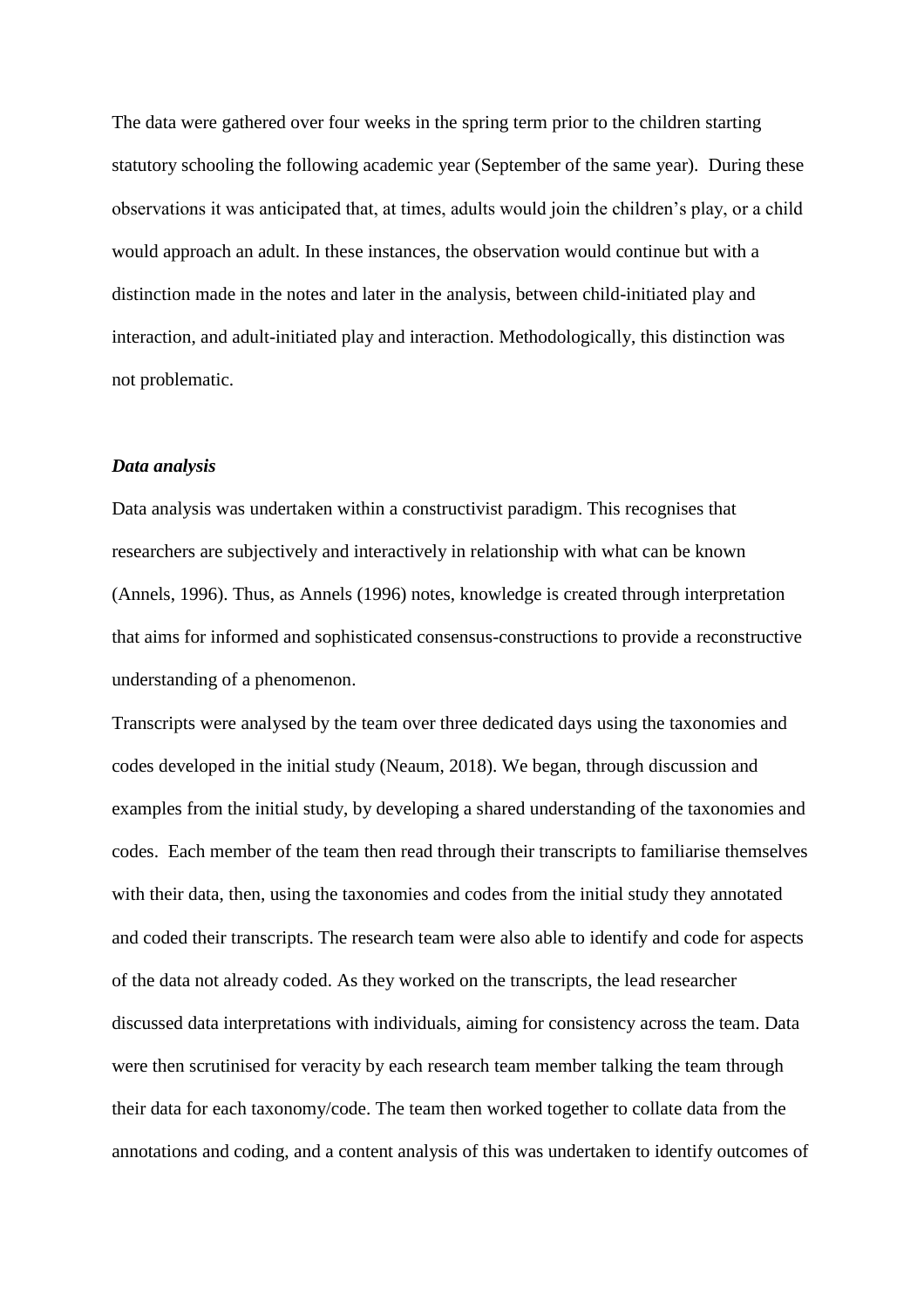warranting claims by getting into the habit of thinking about rival explanations of data as a the study. Outcomes were then charted by the lead researcher, Sally Neaum, and returned to the team for checking prior to a dedicated day for discussion and interpretation of the outcomes. This discussion was informed by Gorard (2013) and White's (2017) work on way towards identifying research claims with high veracity and the lowest level of assumption.

### **Findings**

The data showed that 25 of the 42 children, across the four settings, engaged in observable

instances of silent, intensive, wholly focused, watching of other children and adults working

at activities. When engaged in this way, the children stood in close proximity to the activity

without attempting to be physically involved, but their participation was wholly active

through watching and listening, in an engaged, alert and fulsome way.

## **Snack bar. Target child (TC) and two children there (C1) (C2). Teacher comes over briefly.**

*Start: 14.47* 

TC: Stands at edge of table. Watches.

C1: Touches TC sticker. Takes a breadstick.

TC: Watches C1. Intense, head cocked. Focus on the crunching breadstick. Gaze intense, unmoving.

Teacher: Gives directions to C2 and comments on crunchy apple. TC strong focus on teachers face.

TC: Shifts gaze to C2 crunching apple. Upright, still, gaze intense.

TC: Watches. Holds gaze on C2; holds as C1 bumps him.

TC: Watches, watches, watches, strong focus on C2 biting apple. Attention captured. *End: 14.50* 

### **Threading activity at table in nursery. Teacher and group of children at table; target child (TC) stands leaning on table.**

*Start: 13.48* 

Teacher: Recalls story, asks who was in the story.

TC: Watches, listens.

Teacher: Explains task of making a necklace for grandma. Holds up beads, "What colour is this?"

Children: Call out, "Blue, red…" TC: No response, watches.

TC: Stands, watches, intensive, still, silent.

C1: Threads pattern, blue, red, blue, red.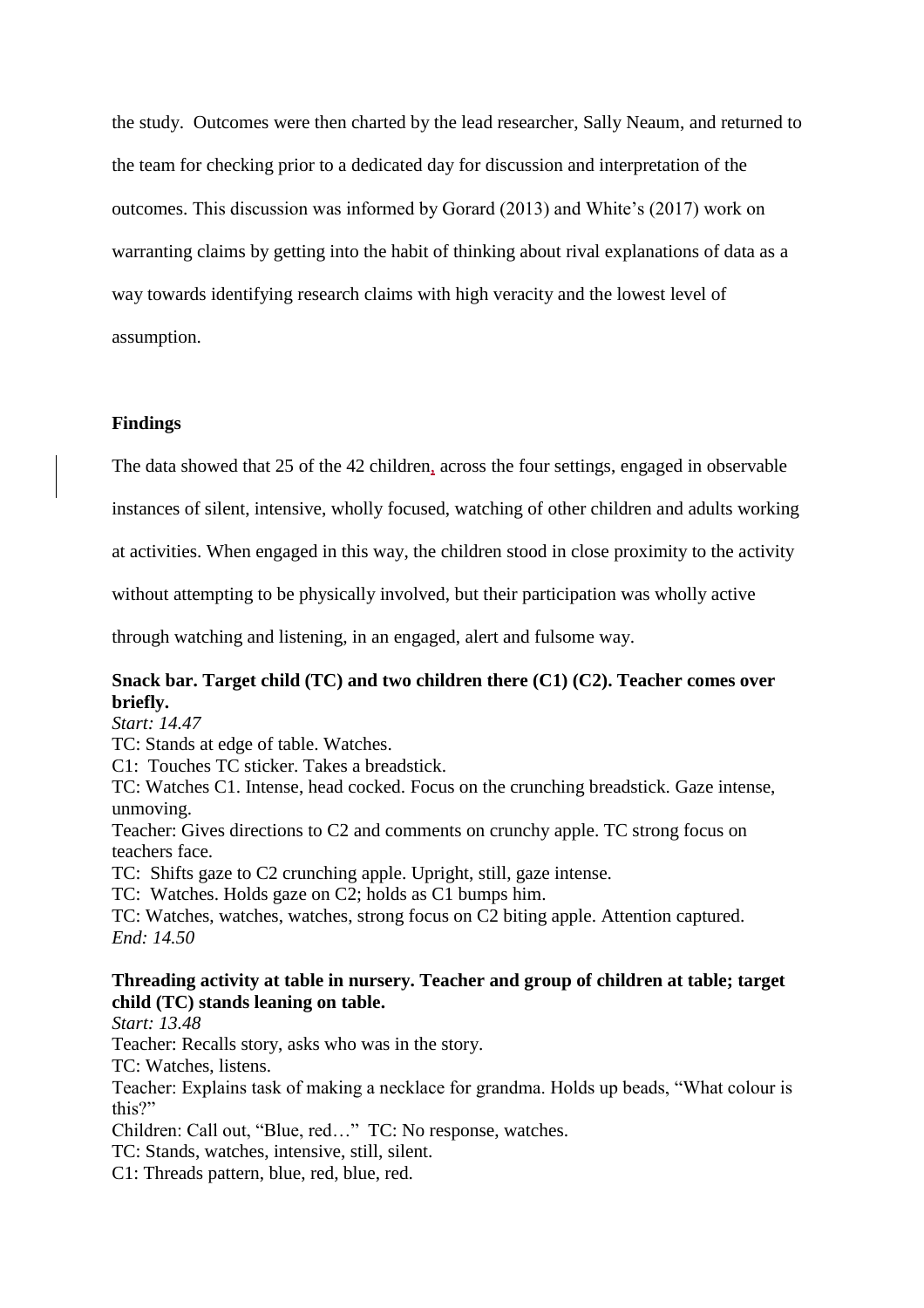TC: Moves closer. Watches C1, focused. Stare like. Teacher to C1: "Let's count them, 1-2-3..." TC: Watches, intense, still, silent. Teacher: Points at beads, says, "Red, blue, red, blue…what's next?" C1: "Yellow, green…" TC: Watches, listens, alert, involved, silent, still. Teacher: "…blue, red, blue, red…" C1 joins in with teacher. TC: Listens, watches, alert, still. *End: 13.51* 

 interpretative analysis of the data, supported the observations made. Words and phrases used Contextualising annotations/interpretations completed in the field, and discursive in the annotations/interpretations of what was observed reflected the intensity of the children's watching and listening, for example: completely still; gaze focused and intense; unmoving; strong focus; staring; stasis; focus remained when bumped into; very close to the table/teacher; head cocked, gaze intense; captured attention; close to activity; silent; intense watching; like a stare that needed to be broken; no-response to what's around; fulsome; straight-backed, statue like; edged in closer then still; alert stance – silent. In contrast, fieldnotes, contextualising annotations and discursive interpretation of other, less intense, instances of watching (n-5 occurrences), noted: arms swinging; scanning eye gaze; hand on dough, squeezing; fiddling with…; turns and twist – responds; varied gaze; turned to noise.

The quality of what was observed is not easy to convey in language, although clear when seen, but words such as intense, intensive, active, alert, focused, and fulsome, give a sense of the magnitude of the children's watching and listening.

### **Discussion**

 Brauer, and Daum, 2016; Kultti, 2015; Chen, Masur and Mcnamee, 2011; Jones 2009; Lindahl and Pramling Samuelsson, 2002; Didow and Eckerman, 2001; Hanna and Meltzoff). Positive outcomes from learning modalities of imitation, silence, observation and non-verbal interaction are documented across a range of areas (Colliver and Arguel, 2018; Gampe,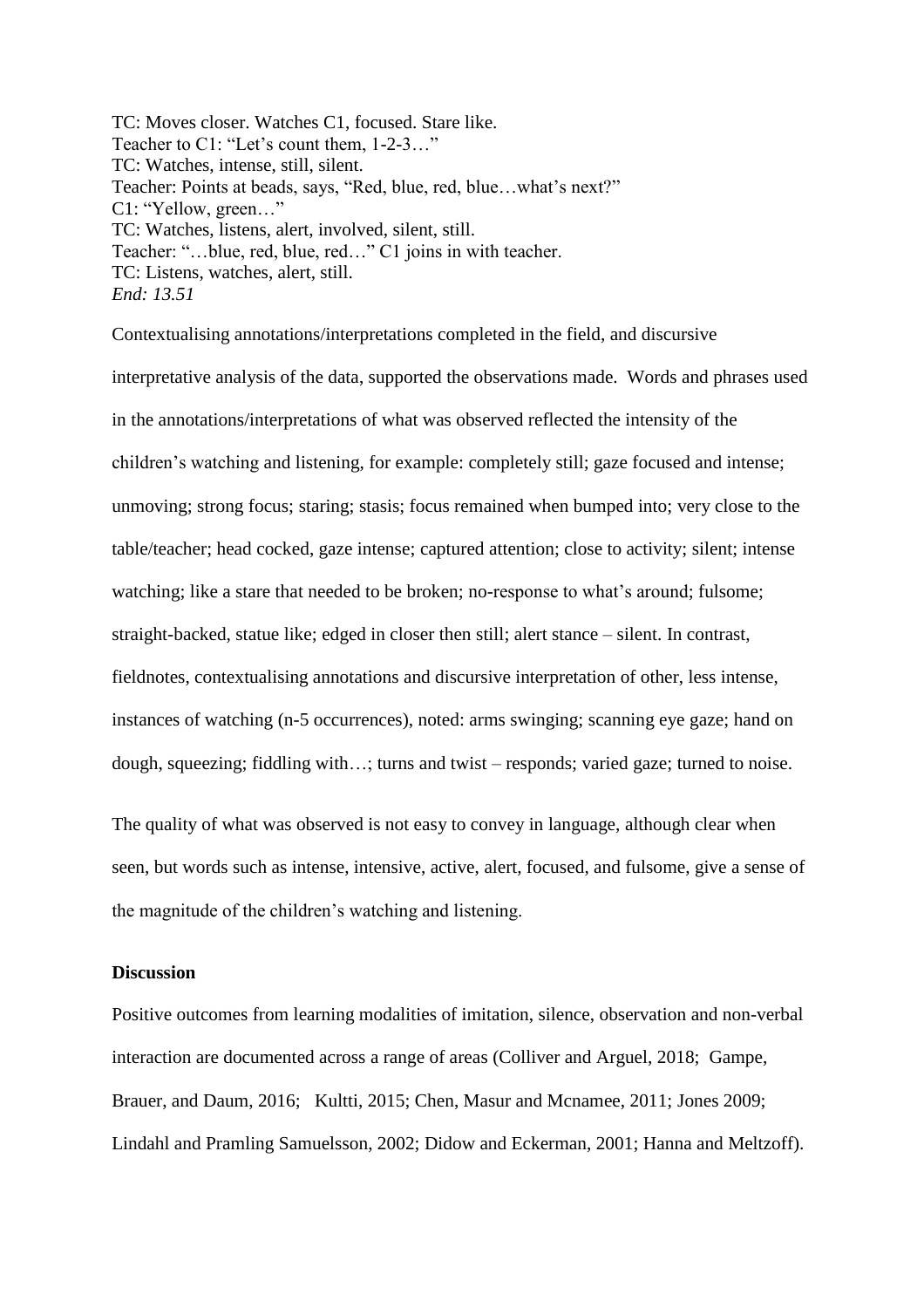activity, and thus be a way in which adults can influence the play choices of young children. across time and change of context, and, Lindahl and Pramling Samuelsson (2002) cite a range use for learning. Theoretically, Tomasello's (1997, 45) work on children's learning For example, Didow and Eckerman, (2001) conclude that non-verbal imitative games facilitate young children's skill in verbal discourse, namely, responding verbally to adult's speech in connected topics, and maintaining topically connected responses during successive turns. Gampe, Brauer, and Daum (2016) similarly investigated whether action imitation is beneficial for first language acquisition. They demonstrated that 36-month-old children were able to learn the labels of different actions through observing the experimenter producing the action, and conclude that this suggests that action imitation is beneficial for verb learning. Colliver and Arguel (2018) focused on whether imitation could affect children's choice of Their results indicated that more numeracy concepts were evident in the play of children who had been exposed to adult demonstrations of numeracy activity. Marcus et al.'s (2016) study concludes similarly, that young children observe and notice maths content in their own and other children's play. More broadly, Hanna and Meltzoff (1993) showed that, in comparison to a control group, infants demonstrated imitative social learning from peers that was retained of studies that demonstrate how imitation is interwoven in the strategies that young children concludes that "imitation leads to the accumulation of knowledge" and the work of Piaget (1896-1980) and Bandura (1925-) support learning through observation. Lave and Wenger's (1991) notion of situated learning also emphasises the role of observation and imitation, in the process of participants moving from legitimate peripheral participation into full participation in a given community.

However, what was observed was a very particular version of this learning modality. As observed, it was an epistemic attitude that flowed from the child, one of non-verbal, wonderment or perplexity (Stokhof et al., 2017), focused and intense; the child in *flow*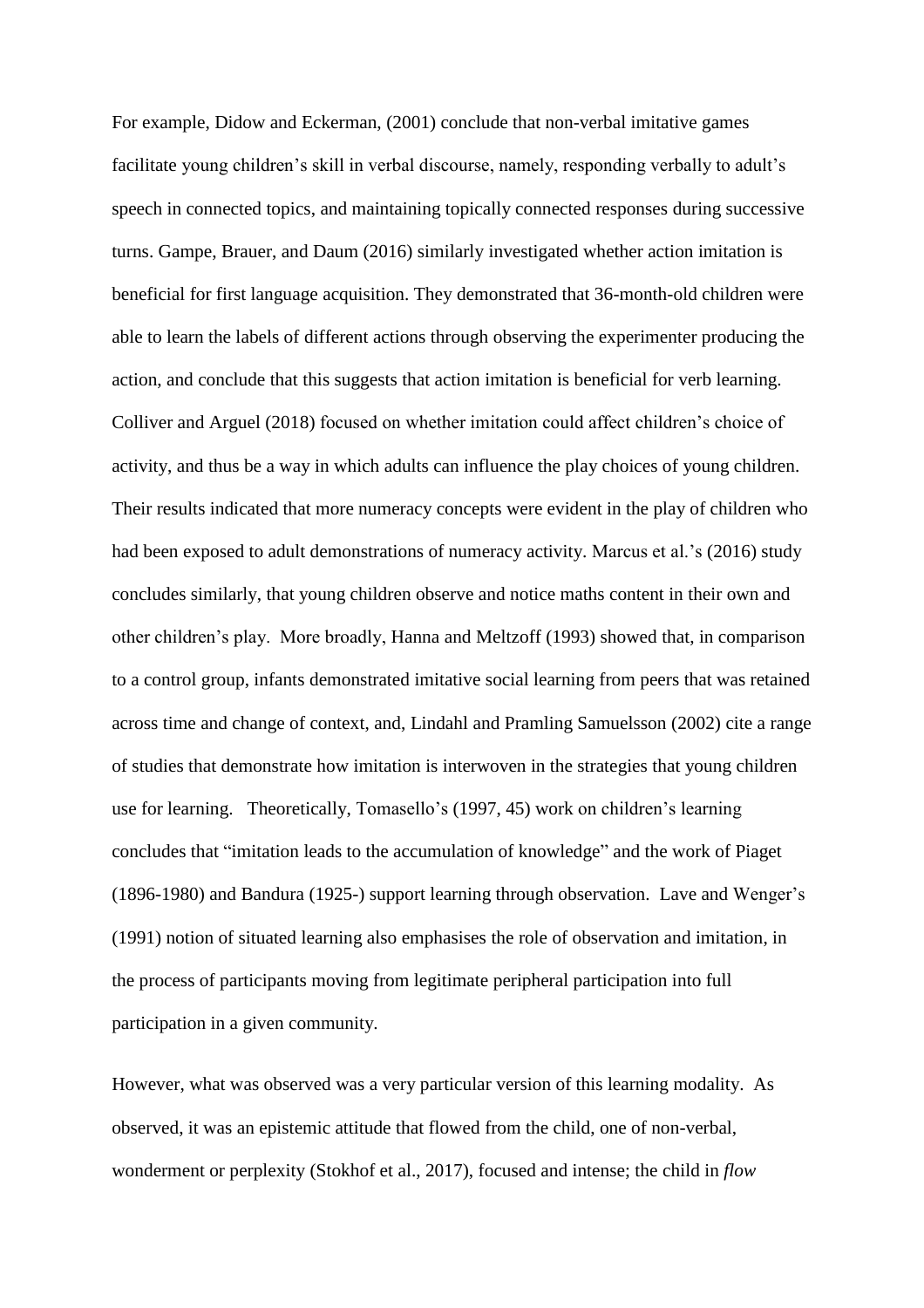modalities. (Csikszentmihalyi, [1992] 2002). This resonated most strongly with Rogoff's concept of *Intent Participation* (Rogoff et al., 2003). *Intent Participation* (also referred to as Learning by *Observation and Pitching In* [LOPI] (Rogoff, Mejía-Arauz and Correa-Chávez, 2015)) refers to a modality of learning that involves "keen observation and listening-in" (Rogoff et al., 2003, 177) as an "act of [participation….in](https://participation�.in) anticipation of, or in the process of, engaging in an endeavour" (178). It is an active and engaged process that involves attentiveness and intentionality. This concept most clearly characterises the ways in which the children were observed participating in the learning environment: silent, keen, intense observation, and attentive, fulsome, focused, listening-in. What is particularly resonant in articulating what was observed as *Intent Participation* is that keen observation and listening-in are, in Rogoff et al.'s (2003, 1993) work, regarded as a modality of participation, not just a prelude to more conventional learning modalities. Their work does trace the development of this into other modalities of participation, but, importantly, also articulates it as participation alongside other

Rogoff et al.'s work flows from ethnographic studies of ways of learning in families and communities in western and non-western traditions. The ethnographic observations (Rogoff et al., 2003) were also explored through empirical studies that examined key cultural differences in how toddlers and caregivers in different cultural communities collaborated in shared activities (Rogoff et al., 1993). The work concludes that it is important that we understand not only how children learn through instruction that is managed by adults, but also that they learn through keen observation and listening-in. Shirley Brice-Heath (1993, 176), in her commentary on the empirical work, highlights what we need to consider pedagogically in this modality. She argues that the strong findings should serve as a constant reminder of the bias towards verbal communication, and greater attention needs to be given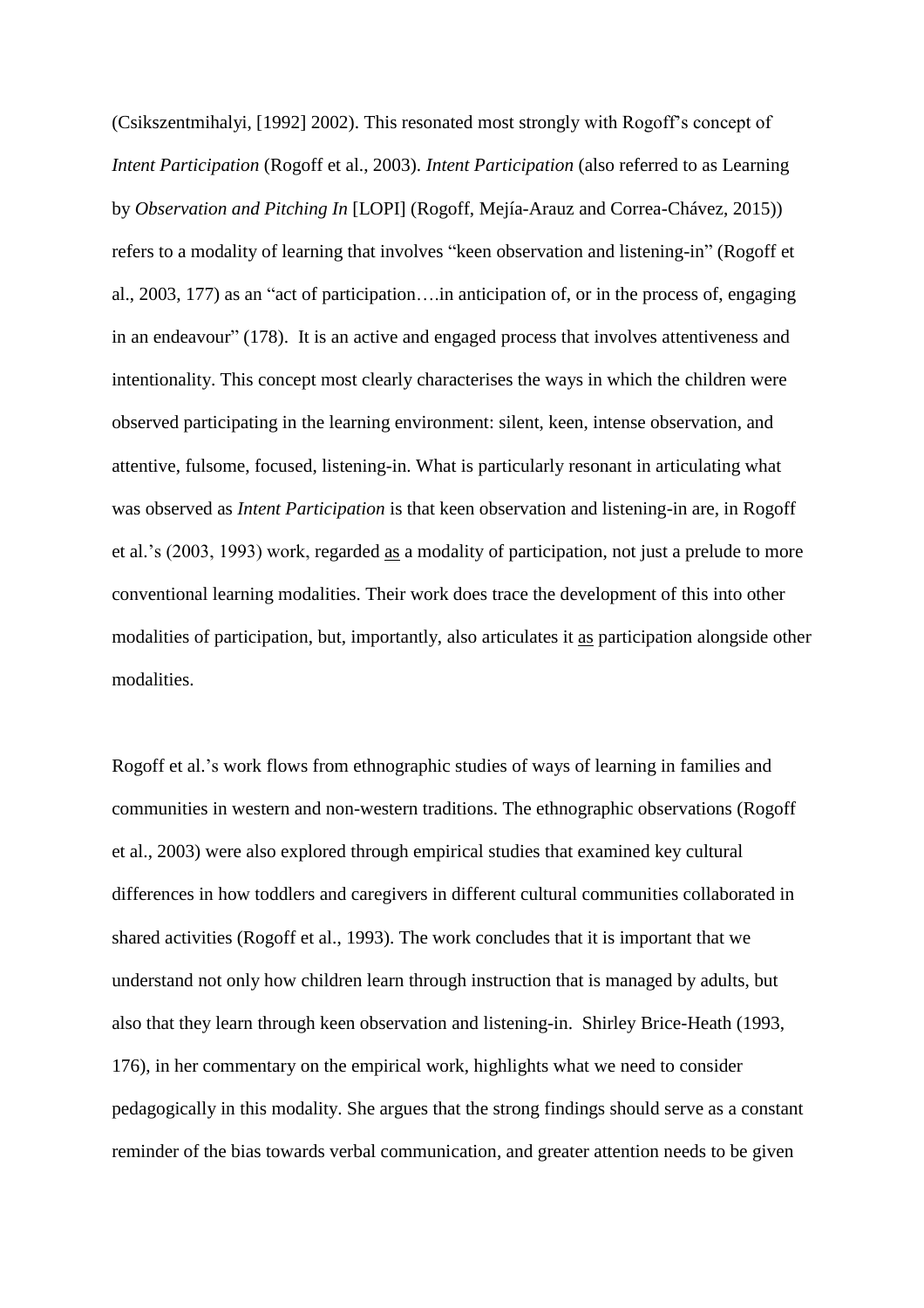kinaesthetic cues from the environment to the learner". Rogoff et al. (2003) also argue that to "distal arrangements of activity and non-verbal signals of attention to visual and *Intent Participation* is often overlooked or taken for granted in schooling and research, because we are so familiar with, and focused on, other learning modalities.

Clearly, this study can only warrant claims to have observed children engaged in keen observation and listening-in, as this study didn't allow for further observation or analysis of what happened next. However, it has been shown that this high level of focus and engagement engenders a forward momentum in children's learning, indeed, Rogoff et al.'s (2003, 1993) ethnographic and empirical work traced the learning trajectory, demonstrating how keen observation and listening-in leads to learning. There is other evidence for this assumption. The Leuven Involvement Scales (Laevers, 1994, 1994a) make an explicit link between involvement and learning. Studies of very young children's learning, and the resulting observation-based tool for early years practitioners, describe involvement that leads to learning as a narrowing of attention, strong motivation, fascination and an exploratory drive; an openness to stimuli and an intensity in perceptual and cognitive functioning lacking in other types of activity. This description of involvement aligns with what was observed in this study, and with the notion of *Intent Participation*. Laevers (2015) argues, that it is the intense mental activity involved that is favourable to development and learning as it naturally occurs in the Zone of Proximal Development (Vygotsky, 1978). Supporting evidence also comes from sociocultural study of interest as a learning phenomenon. Interest is foundational to *Intent Participation* in that it begins with the child being drawn by their interest to watching and listening-in. Birbili (2018), in her empirical work critiquing the taken-forgranted early years pedagogical rhetoric of interest, cites Dewey (1913), noting his claim that interest leads to attentiveness and involvement in learning without external pressure. This is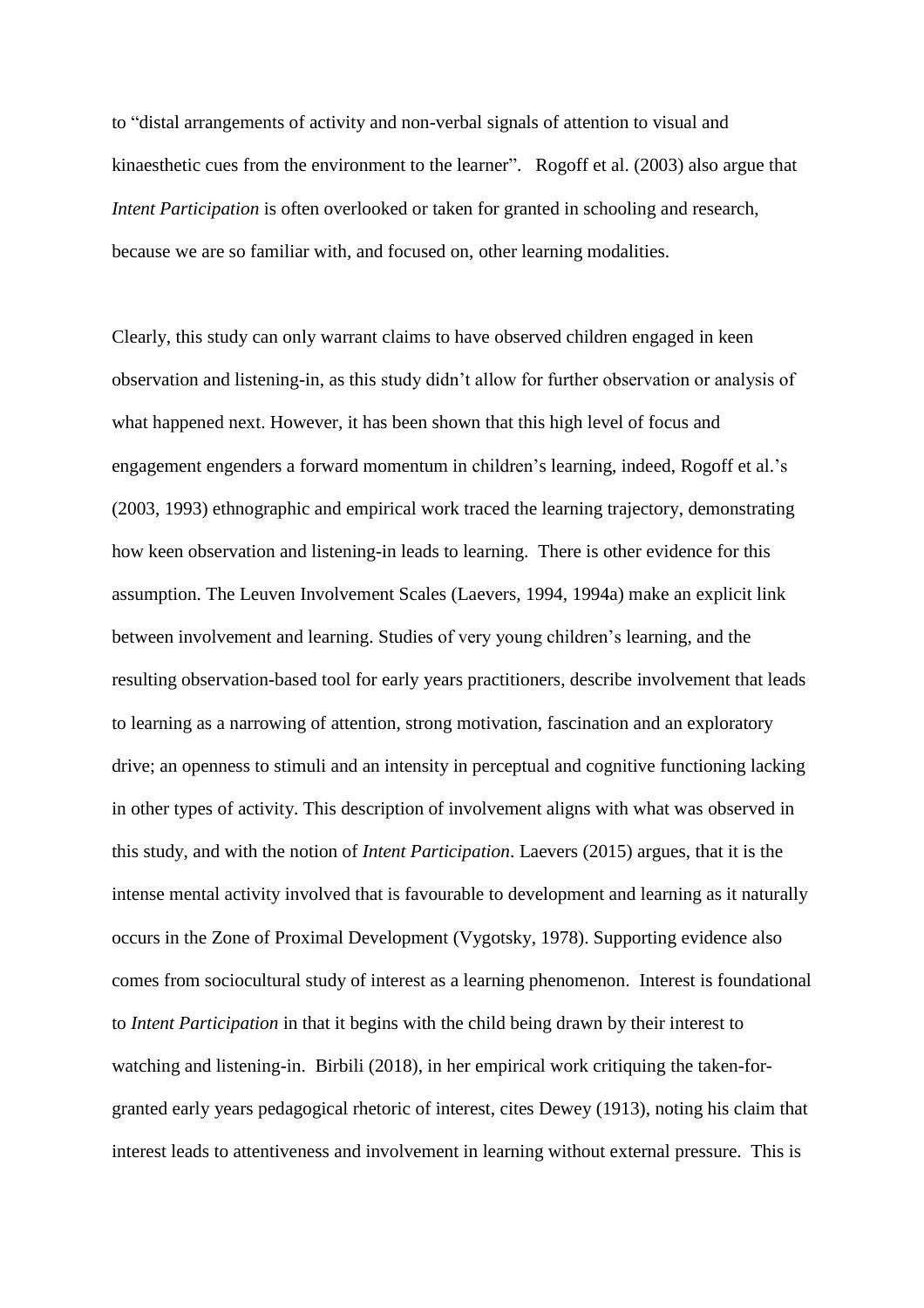engagement in learning. A recent empirical study by Colliver and Aruguel, (2018), adds supported by Hedges (2018) who concludes that personal interest has both a psychological quality and motivational attributes and can provide a source of curiosity, motivation and weight to this supposition. Using Rogoff's work as the basis of their study Colliver and Arugel (2018) tested the effects of children's observation of literacy and numeracy practices demonstrated by adults at home and in settings. They found that children's observation of the demonstrations provoked interest and then engagement in the activity, which, in turn, had measurable impacts on the children's literacy and numeracy. Thus, we can conclude that learning was highly likely to be taking place as the children engaged in *Intent Participation*; watching and listening-in to peers and adults at activities.

 thus be argued, is an appropriate and developmentally useful learning modality for these children, both in relation to their developmental maturation, and the context in which they are Another aspect of this finding that was significant is that observation as a modality of learning is often linked to very young children (Kultti, 2015; Williamson and Brand, 2014; Jones, 2009; Lindahl and Pramling Samuelsson, 2002; Meltzoff,1993). This includes Rogoff et al's (1993) empirical work, which was with children aged 12-24 months. Our work was with children who were assessed as not meeting age-related-expectations, thus, developmentally at an earlier stage than their chronological age. *Intent Participation*, it can growing up. Chen, Masur and McNamee (2010) note this in their work, commenting that both maturation and contextual variables play a role in the development of learning approaches. This is significant in the wider context of concerns about a lack of equality in access to learning in early years pedagogical spaces. Simpson et. al (2017, 10) in their work examining practitioners' ways of working with children growing up in poverty, conclude that there is a "discernible poverty blindness with limited focus on equality as pedagogical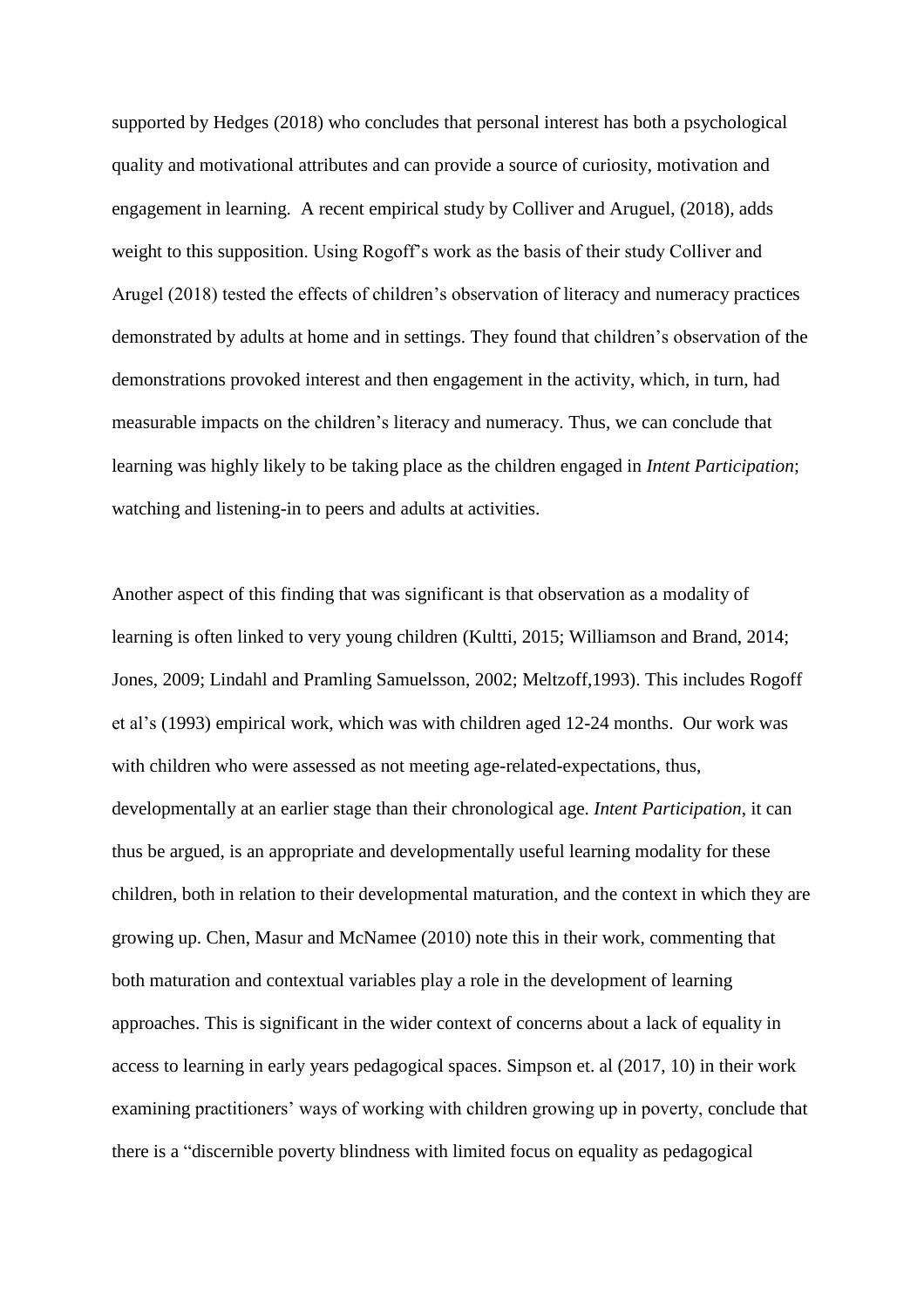space". Similarly, Wood (2014) and Kalliali (2014) argue that, not all children have easy criteria of teaching and learning (Neaum, 2016). In the context of these conclusions, the access to the provision in ECE, that issues of competency, agency, interests and self-interest, relate to access within expectations of the learner and learning in ECE. Moss (2000) and Bradbury (2013) conclude similarly, that restrictive notions of a 'good learner' can work systematically to exclude some children from success. This school knowledge, they argue, is more visible and inclusive to middle-class children who, in turn, are most likely to benefit from a restrictive pedagogy, one that emphasises control of the selection, sequence pace and observed learning modality of *Intent participation* is thus significant. For these children, growing up in poverty, and assessed as developmentally younger than their chronological age, engagement in *Intent Participation* can be interpreted as an opening up of the pedagogical space through a learning modality that enabled them to engage and learn.

One other thought, at perhaps a more esoteric level, is the effect on the child's meaningmaking when adults consistently mediate experiences through language. As with previous arguments, it poses the question of whether in our desire to support children's language learning, and meaning-making through language, we limit the scope of the child's in-themoment-experience. In a series of lectures, Adyashanti (2011) talks about the potential of a child's 'seeing', arguing that when you mediate experiences with language the child will no longer 'see', for example, a bird in nature; they will forget what it is to look up and see an extraordinary, wonderous, winged-being taking flight. This, he argues, is because once we learn to name things, we think that we know what it is, so we look and no longer see a winged life-form soaring through the sky, we see a 'bird', and we almost discount it. We cannot know what the child is perceiving as they watch and listen-in, so, whilst mediation of experience through language is clearly necessary to learning and understanding, this learning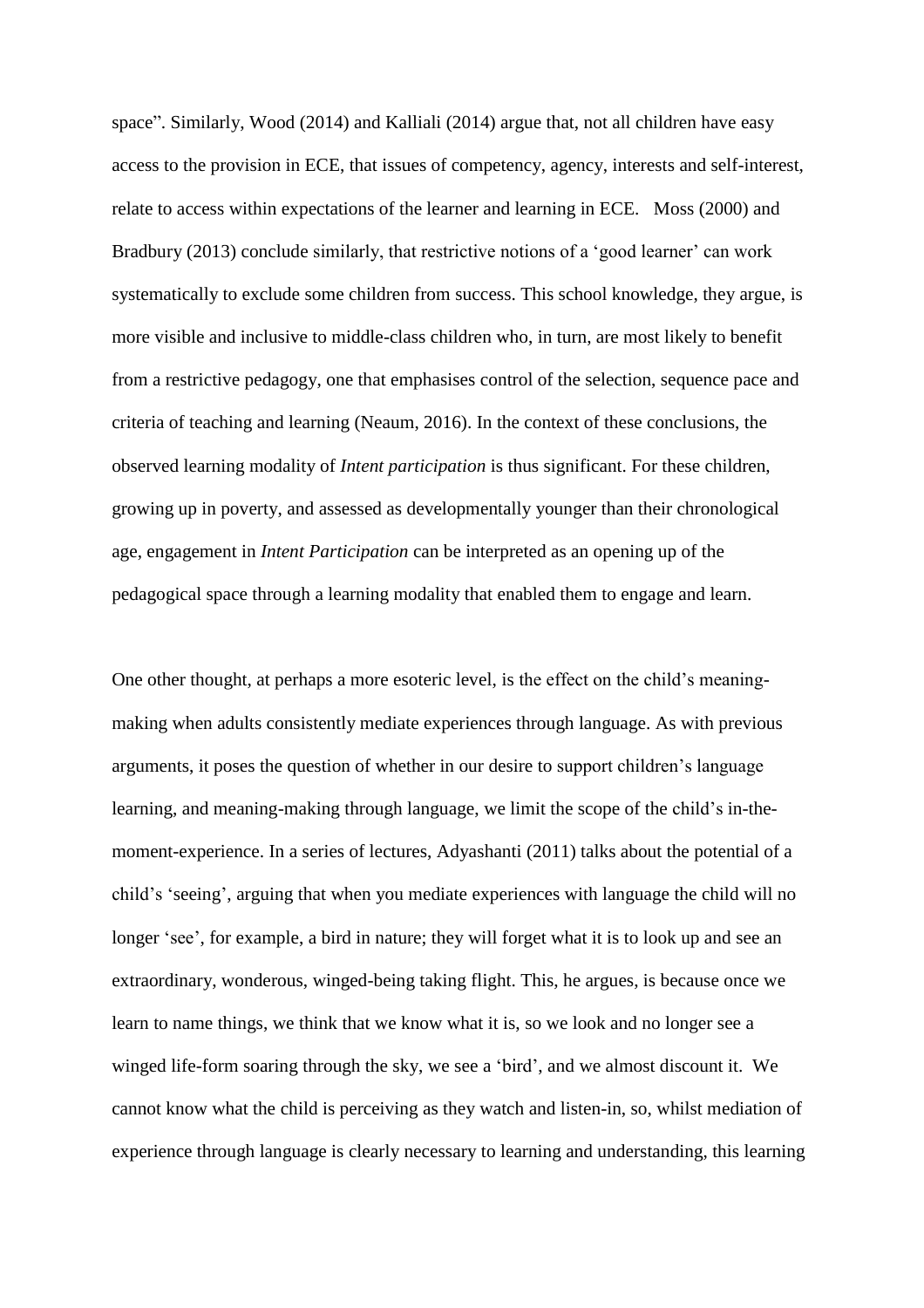modality suggests a pedagogy that includes an in-the-moment pedagogical judgement about when to hold the space and allow emergent sensory enquiry that includes stillness and silence.

Thus, it can be argued that developmentally young children growing up in poverty would particularly benefit from practitioners having an awareness of, and pedagogical response to, *Intent Participation* as a learning modality.

This study, therefore, raises questions about the current policy-led foci in ECE, particularly for children who are the focus of policy to ameliorate the impact of poverty.

- How does this learning modality sit within the current strong foci on adult-led pedagogy practices and language and language-mediated learning?
- Does a lack of awareness of child-led modes of participation and coming-to-know make children's learning vulnerable to an expectation of "busyness" (a pedagogy of participation through doing and an emphasis on adult-focused sequencing, timing and pace of language-based and language-mediated learning) which may cut across this mode of participation?
- Does a combination of a lack of awareness of different learning modalities and the emphasis on pedagogical practices of adult-led language-based busy engagement, potentially compound disadvantage in further limiting some children's access to learning opportunities in ECE (Simpson et al., 2017; Wood, 2014; Kalliala, 2014; Bradbury, 2013; Moss, 2000)?

These questions remain, and whilst this study argues for *Intent Participation* to be considered as a learning modality in ECE, there is clearly more to understand about the role of watching and listening-in in setting-based learning This includes a better understanding of the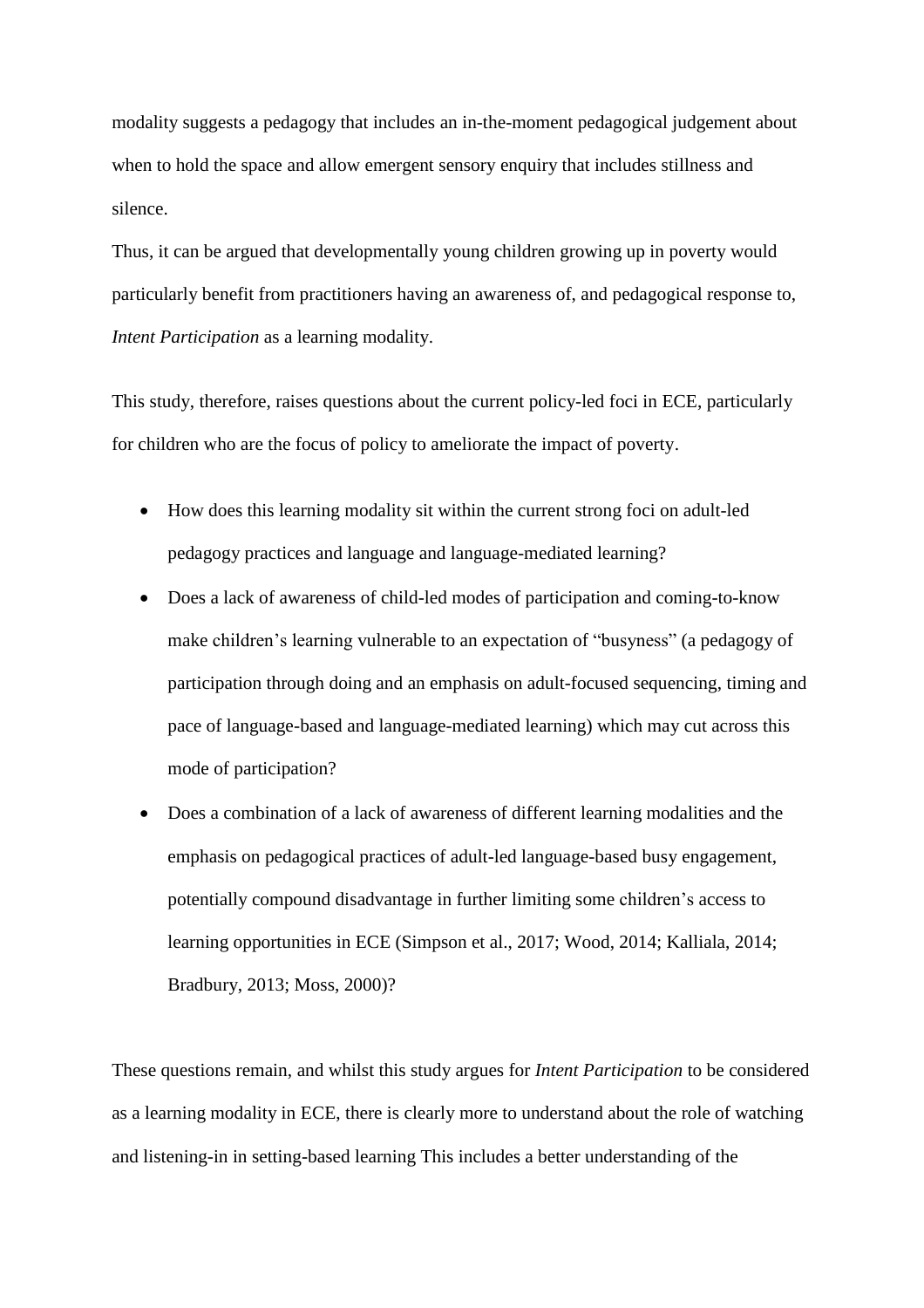intersection of modalities, for example, the ways in which language contributes positively to *Intent Participation*, and what this means pedagogically. Brice-Heath (1993, 178) touches on this, commenting that, in terms of adult interaction, when what is being attended to by the learner is nonverbal, adults may need to "move from presentative deictics to those that are expressive or directive, or the like, to channel perception towards adult-preferred foci of learning".

#### **Conclusion and implications for practice.**

 Empirical work focused primarily on young children's learning approaches has been limited. Of the five core dimensions of early development and learning approaches to learning are the least understood and the least researched.

Chen, Masur and McNamee (2011, 1137)

 the potential to open up their access to learning. Clearly, the conclusions drawn are not an This study explores young children's learning approaches, questioning whether, in the context of supporting children who are growing up in poverty, a strong focus on adult pedagogy and language means that we are missing a pedagogical opportunity of young children coming-to-know in a way that they bring to the pedagogical space. This, it is argued, may be particularly important for children whose developmental level and early experiences are not aligned with curriculum expectations. Engaging in *Intent Participation,* it is argued, could enable these children to participate in learning in a way that they can; a way that has argument against a focus on what adults do, language learning, and language-mediated learning, as these have been shown to be important. Rather, it is an argument for pedagogical practices that focus on a range of learning modalities: an expansive concept and enactment of pedagogy in the early years.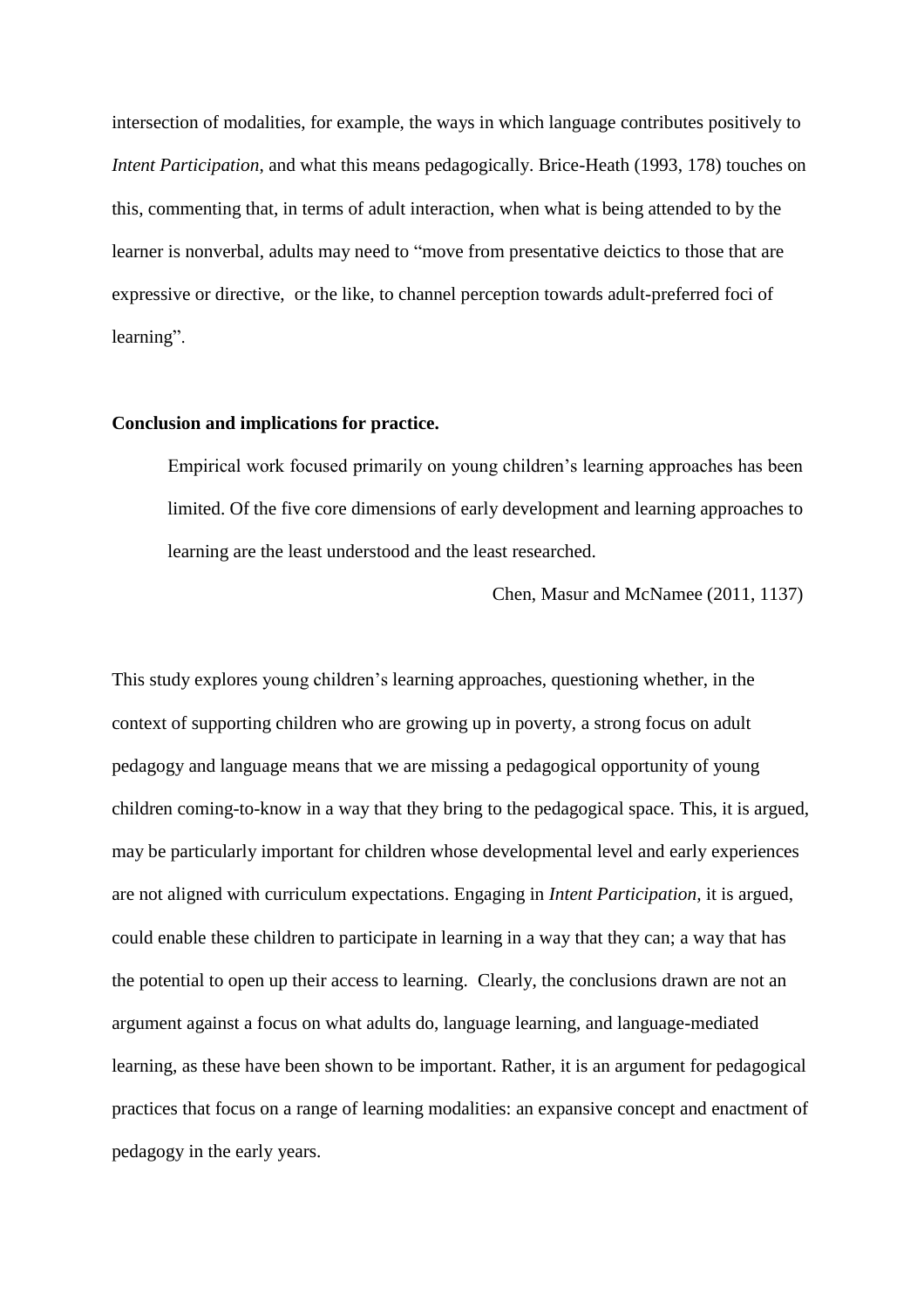This argument for an expansive approach to early years pedagogy, aligns with the distinct early years pedagogical practice framed within a Competence-based approach (Neaum, 2016). It recognises children as individual, with individual interests and ways of engaging in learning. It acknowledges that children's learning may take different pathways and occur within different time frames and it allows for shared control of the selection, sequence, timing and pace of individual children's learning. Thus, there is a coherence between the ways in which these children engaged in learning and long-established pedagogical practices in early years; practices which have been challenged as early years has increasingly become the site for school readiness with discourses of intervention and preparation, and an emphasis on normativity and performativity (Chesworth, 2018; Moss, 2013; Miller and Hevey, 2012; Moyles, 2012; House, 2011). So, in opening up this pedagogical question for consideration, this study continues the debate framed in Chesworth's (2018) critical question - what counts as valid knowledge and legitimate modes of becoming knowledgeable in early years education?

Acknowledgements

With many thanks to my co-researchers, Rebecca Walters, Catherine O'Brien and Rita Winstone.

### **References**

Adyashanti. 2011. *Falling into Grace*. [https://www.audible.co.uk/pd/Falling-into-Grace-](https://www.audible.co.uk/pd/Falling-into-Grace-Audiobook/B00IZNAV4E?source_code=M2M14DFT1BkSH082015011R&ds_rl=1235779)[Audiobook/B00IZNAV4E?source\\_code=M2M14DFT1BkSH082015011R&ds\\_rl=1235779](https://www.audible.co.uk/pd/Falling-into-Grace-Audiobook/B00IZNAV4E?source_code=M2M14DFT1BkSH082015011R&ds_rl=1235779) 

Annels, M. 1996 "Grounded Theory Method: Philosophical Perspectives, Paradigm of Inquiry, and Postmodernism." In *Sage: Qualitative Research Methods,* edited by Paul Atkinson and Sara Delamont, 2011. Thousand Oaks: Sage.

Birbili, Maria. 2018. "Children's Interests in the Early Years Classroom: Views, Practices and Challenges." *Learning, Culture and Social Interaction.* Advance online publication. doi: [10.1016/j.lcsi.2018.11.006](https://doi.org/10.1016/j.lcsi.2018.11.006)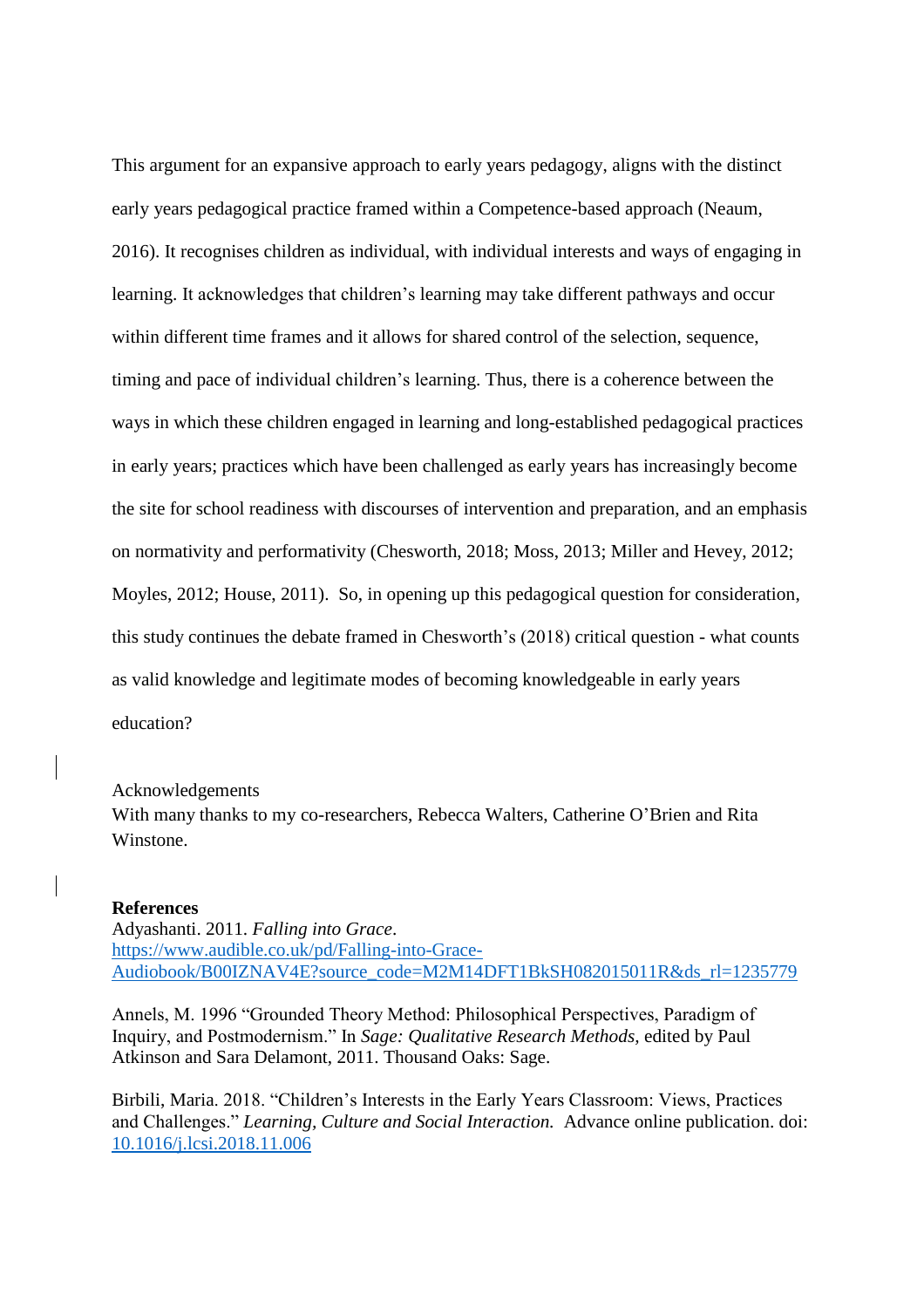Bakken, Linda, Nola Brown, and Barry Downing. 2017. "Early Childhood Education: The Long-Term Benefits." *Journal of Research in Childhood Education* 3 (2): 255-269.

Bernstein, Basil. 2000. *Pedagogy, Symbolic Control and Identity. Theory, Research, Critique.* London: Rowman and Littlefield.

Bradbury, Alice. 2013. "Education Policy and the Ideal Learner." *British Journal of Sociology of Education* 34 (1): 1-19.

https://www.youtube.com/watch?v=5zFcC10vOVY Braun, Virginia, and Victoria Clarke. 2018. Thematic Analysis – An Introduction.

Brice Heath, Shirley. 1993. In Rogoff, Barbara, Jayanthi Mistry, Artin Goncu, Christine Mosier, Pablo Chavajay, and Shirley Brice Heath. 1993. "Guided Participation in Cultural Activity by Toddlers and Caregivers." *Monographs for the Society for Research in Child Development* 58 (8): I-VI and 1-179.

Chen, Jie-Qi, Ann Masur, and Gillian McNamee. 2011. "Young Children's Approaches to Learning: A Sociocultural Perspective." *Early Childhood Development and Care* 118 (8): 1137-1152.

Chesworth, Liz. 2018. "Theorising Young Children's Interests: Making Connections and In-The-Moment Happenings." *Learning, Culture and Social Interaction.* Advance online publication. doi: [0.1016/j.lcsi.2018.11.010](https://doi.org/10.1016/j.lcsi.2018.11.010) 

Cohen Louis, Lawrence Manion, and Keith Morrison. 2007. *Research Methods in Education.* 6<sup>th</sup> Ed. London: Routledge.

Colliver, Yeshe, and Amael Arguel. 2018. "Following in Our Footsteps: How Adult Demonstrations of Literacy and Numeracy can Influence Children's Spontaneous Play and Improve Learning Outcomes." *Early Child Development and Care* 118 (8): 1093-1108*.* 

Csikszentmihalyi, Mihaly. [1992] 2002. *Flow: The Psychology of Happiness.* Rider: London.

Dewey, J. 1913. "Interest in Education." In "Children's Interests in the Early Years Classroom: Views, Practices and Challenges." *Learning, Culture and Social Interaction,*  Maria Birbili, 2018. Advance online publication. doi: [10.1016/j.lcsi.2018.11.006](https://doi.org/10.1016/j.lcsi.2018.11.006) 

DFE. (Department for Education). 2018. Early Years Foundation Stage Profile Handbook. <https://www.gov.uk/government/publications/early-years-foundation-stage-profile-handbook>

DFE. (Department for Education). 2017. Unlocking Talent. Fulfilling Potential. A Plan for Improving Social Mobility Through Education. [https://assets.publishing.service.gov.uk/government/uploads/system/uploads/attachment\\_data](https://assets.publishing.service.gov.uk/government/uploads/system/uploads/attachment_data/file/667690/Social_Mobility_Action_Plan_-_for_printing.pdf)  [/file/667690/Social\\_Mobility\\_Action\\_Plan\\_-\\_for\\_printing.pdf](https://assets.publishing.service.gov.uk/government/uploads/system/uploads/attachment_data/file/667690/Social_Mobility_Action_Plan_-_for_printing.pdf) 

DFE. (Department for Education). 2015. How Pre-School Influences Children and Young People's Attainment and Developmental Outcomes Over Time, EPPSE 3-16+ Research Brief.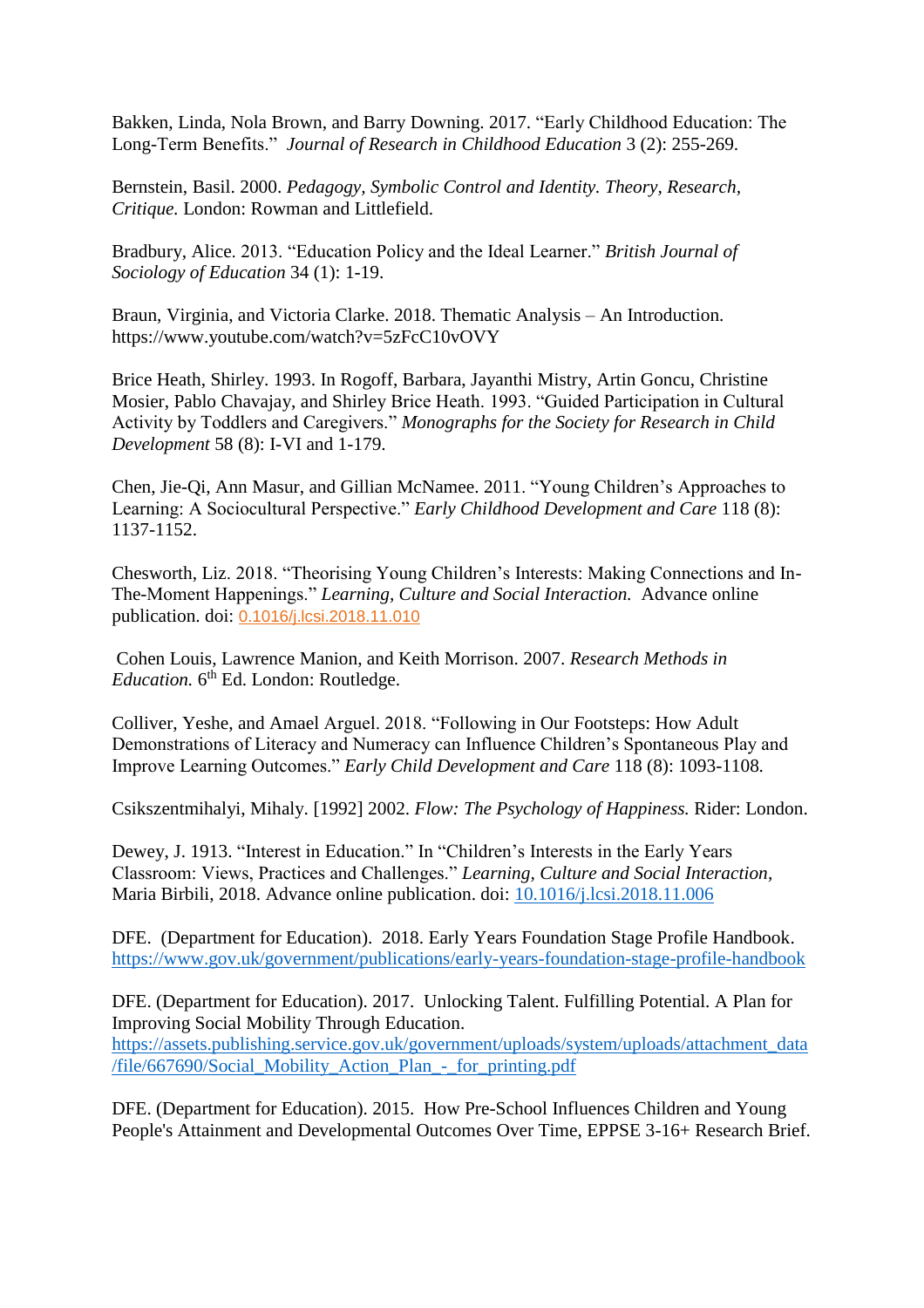[https://assets.publishing.service.gov.uk/government/uploads/system/uploads/attachment\\_data](https://assets.publishing.service.gov.uk/government/uploads/system/uploads/attachment_data/file/455670/RB455_Effective_pre-school_primary_and_secondary_education_project.pdf.pdf)  [/file/455670/RB455\\_Effective\\_pre](https://assets.publishing.service.gov.uk/government/uploads/system/uploads/attachment_data/file/455670/RB455_Effective_pre-school_primary_and_secondary_education_project.pdf.pdf)school primary and secondary education project.pdf.pdf

Didow, Sharon. M., and Carol O. Eckerman. 2001. "Toddler Peers: From Non-Verbal Coordinated Action to Verbal Discourse." *Social Development* 10 (2): 170-188.

Early Education. 2012. Development Matters in the Early Years Foundation Stage. [https://www.foundationyears.org.uk/wp-content/uploads/2012/03/Development-Matters-](https://www.foundationyears.org.uk/wp-content/uploads/2012/03/Development-Matters-FINAL-PRINT-AMENDED.pdf)[FINAL-PRINT-AMENDED.pdf](https://www.foundationyears.org.uk/wp-content/uploads/2012/03/Development-Matters-FINAL-PRINT-AMENDED.pdf) 

EEF. (Education Endowment Foundation). 2019. <https://educationendowmentfoundation.org.uk/>

EIF. (Early Intervention Fund). 2018. Maturity Matrix: Speech, Language and Communication in the Early Years . [https://www.eif.org.uk/resource/eif-maturity-matrix-speech-language-communication-early](https://www.eif.org.uk/resource/eif-maturity-matrix-speech-language-communication-early-years)[years](https://www.eif.org.uk/resource/eif-maturity-matrix-speech-language-communication-early-years) 

Gampe, Anje, Jens Brauer, and Moritz. M. Daum. 2016. "Imitation is Beneficial for Verb Learning in Toddlers." *European Journal of Developmental Psychology* 13 (5): 594-613.

Gorard, Stephen. 2013. *Research Design.* London: Sage.

Hanna, Elizabeth, and Andrew N. Meltzoff. 1993. "Peer Imitation by Toddlers in Laboratory, Home, and Day-Care Contexts: Implications for Social Learning and Memory." *Developmental Psychology* 29 (4): 701-710.

Hedges, Helen. 2018. "The 'Fullness of Life': Learner Interests and Educational Experiences." *Learning, Culture and Social Interaction.* Advance online publication. doi: [10.1016/j.lcsi.2018.11.005](https://doi.org/10.1016/j.lcsi.2018.11.005) 

House, Richard. 2011. *Too Much Too Soon. Early Learning and the Erosion of Childhood.*  Stroud: Hawthorne Press.

Jones, Susan. 2009. "The Development of Imitation in Infancy." *Philosophical Transactions of the Royal Society B.* 364: 2325-2335.

Kalliala, Maria. 2014. "Toddlers as More and Less Competent Social Actors in Finnish Day Care Centres." *Early Years: An International Research Journal* 34 (1): 4-17.

Kultti, Anne. 2015. "Adding Learning Resources: A Study of Two Toddlers' Modes and Trajectories of Participation in Early Childhood Education." *International Journal of Early Years Education* 23 (2): 209-221.

 *Involvement. An Introduction to Experiential Education.* Research Centre for Experiential Laevers, Fere. 2015. *Making Care and Education More Effective Through Wellbeing and*  Education. University of Leuven Belgium.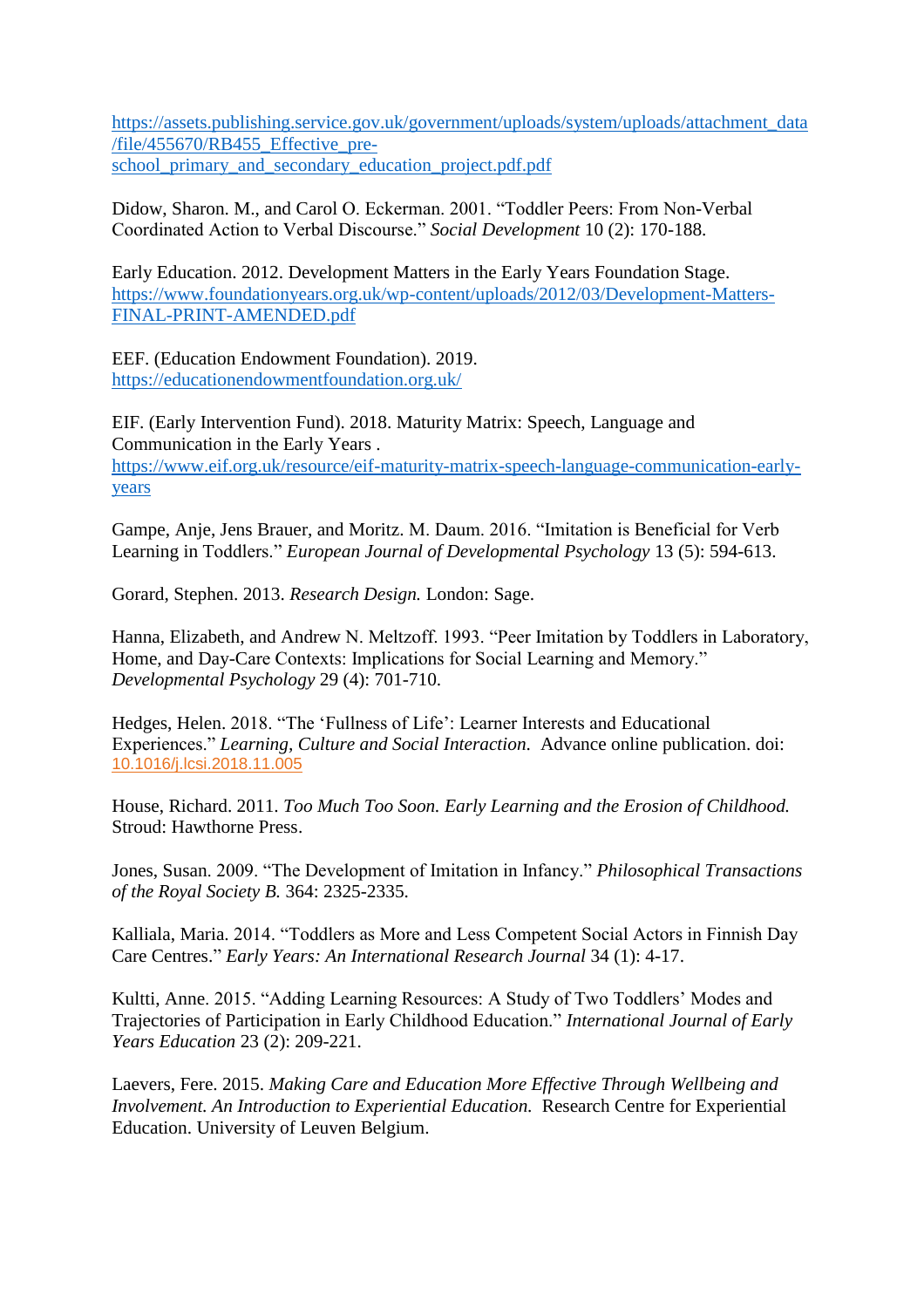[https://www.early-](https://www.early-education.org.uk/sites/default/files/ExperientialEducationIntro%282016%29%20%287%29.docx)

[education.org.uk/sites/default/files/ExperientialEducationIntro%282016%29%20%287%29.d](https://www.early-education.org.uk/sites/default/files/ExperientialEducationIntro%282016%29%20%287%29.docx)  [ocx](https://www.early-education.org.uk/sites/default/files/ExperientialEducationIntro%282016%29%20%287%29.docx) 

Laevers, Fere. (Ed.).1994. *Defining and Assessing Quality in Early Childhood Education*. Leuven: Leuven University Press.

Laevers, Fere. 1994a. *The Leuven Involvement Scale for Young Children. Manual and Video*. Experiential Education Series, No 1. Leuven: CEGO Publishers.

Lave, Jean, and Etienne Wenger. 1991. *Situated Learning: Legitimate Peripheral Participation*. Cambridge: Cambridge University Press.

Law, J., J. Charlton, J. Dockrell, M. Gascoigne, C. McKean, and A. Theakston. 2017. Early Language Development: Needs, Provision, and Intervention for Preschool Children from Socioeconomically Disadvantage Backgrounds. [https://eprint.ncl.ac.uk/file\\_store/production/242270/99F15C18-813F-4447-BE90-](https://eprint.ncl.ac.uk/file_store/production/242270/99F15C18-813F-4447-BE90-0BBDAA211E0C.pdf) [0BBDAA211E0C.pdf](https://eprint.ncl.ac.uk/file_store/production/242270/99F15C18-813F-4447-BE90-0BBDAA211E0C.pdf) 

Law, J., L. Todd, J. Clark, M. Mroz, and J. Carr. 2013. *Early Language Delays in the UK.*  London: Save the Children. [https://resourcecentre.savethechildren.net/sites/default/files/documents/early\\_language\\_delay](https://resourcecentre.savethechildren.net/sites/default/files/documents/early_language_delays.pdf)  [s.pdf](https://resourcecentre.savethechildren.net/sites/default/files/documents/early_language_delays.pdf) 

 Reflections on Toddlers' Strategies for Learning." *Scandinavian Journal of Educational*  Lindahl, Marita, and Ingrid Pramling Samuelsson. 2002. "Imitation and Variation: *Research* 46 (1): 25-45.

Marcus, Amber, Bob Perry, Sue Dockett, and Amy McDonald. 2016. "Children Noticing Their Own and Others' Mathematics in Play." Paper presented at the Annual Meeting of the Mathematics Education Research Group of Australasia (MERGA). Adelaide, South Australia. 2016.

MHCLG. (Ministry of Housing Communities and Local Government). 2019. The English Indices of Deprivation 2019.

[https://assets.publishing.service.gov.uk/government/uploads/system/uploads/attachment\\_data](https://assets.publishing.service.gov.uk/government/uploads/system/uploads/attachment_data/file/833959/IoD2019_Infographic.pdf)  [/file/833959/IoD2019\\_Infographic.pdf](https://assets.publishing.service.gov.uk/government/uploads/system/uploads/attachment_data/file/833959/IoD2019_Infographic.pdf) 

Miller, Linda, and Denise Hevey. 2012. *Policy Issues in the Early Years*. London: Sage.

Moss, Gemma. 2000. "Informal Literacies and Pedagogic Discourse." *Linguistics and Education* 11 (1): 47-64.

Moss, Peter. 2007. "Bringing Politics into the Nursery: Early Childhood Education as a Democratic Practice." *European Early Childhood Education Research Journal* 15 (1): 5-20.

Moss, Peter. 2013. "The Relationship between Early Childhood and Compulsory Education. A Properly Political Question." In *Early Childhood and Compulsory Education: Reconceptualising the Relationship*, edited by Peter Moss, 2-49. London: Routledge.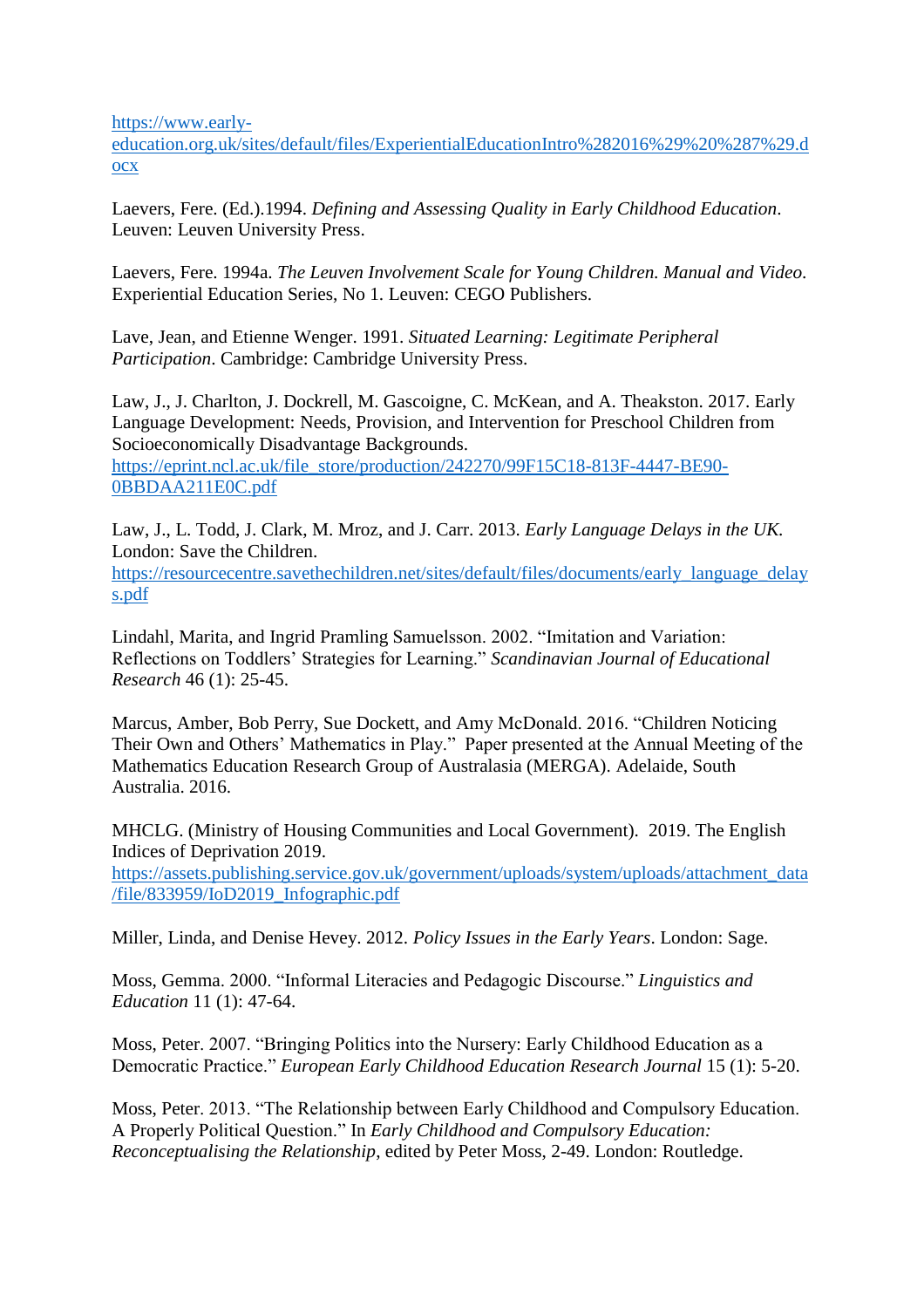Moyles, Janet. 2012. *Unhurried Pathways*. Early Childhood Action. <https://deyproject.files.wordpress.com/2012/06/eca-eyf-unhurried-pathways.pdf>

NCTL. (National College for Teaching and Leadership). 2013. Teachers Standards (Early Years).

[https://assets.publishing.service.gov.uk/government/uploads/system/uploads/attachment\\_data](https://assets.publishing.service.gov.uk/government/uploads/system/uploads/attachment_data/file/211646/Early_Years_Teachers__Standards.pdf)  [/file/211646/Early\\_Years\\_Teachers\\_\\_Standards.pdf](https://assets.publishing.service.gov.uk/government/uploads/system/uploads/attachment_data/file/211646/Early_Years_Teachers__Standards.pdf) 

Neaum, Sally. 2018. "Engaging with Literacy Provision in the Early Years: Language Use and Emergent Literacy in Child-Initiated Play." *Journal of Early Childhood Literacy*. OnlineFirst publication. doi:10.1177/1468798418783310

Neaum, Sally. 2016. "School Readiness and Pedagogies of Competence and Performance: Theorising the Troubled Relationship between Early Years and Early Years Policy." *International Journal of Early Years Education* 24 (3): 239-253.

Nutbrown Review. 2012. Foundations for Quality. [https://assets.publishing.service.gov.uk/government/uploads/system/uploads/attachment\\_data](https://assets.publishing.service.gov.uk/government/uploads/system/uploads/attachment_data/file/175463/Nutbrown-Review.pdf)  [/file/175463/Nutbrown-Review.pdf](https://assets.publishing.service.gov.uk/government/uploads/system/uploads/attachment_data/file/175463/Nutbrown-Review.pdf) 

 OECD. (Organisation for Economic Cooperation and Development). 2006. Starting Strong II Early Childhood Education and Care. [https://www.unicef.org/easterncaribbean/spmapping/Implementation/ECD/StartingStrongII\\_](https://www.unicef.org/easterncaribbean/spmapping/Implementation/ECD/StartingStrongII_OECD_2006.pdf)  [OECD\\_2006.pdf](https://www.unicef.org/easterncaribbean/spmapping/Implementation/ECD/StartingStrongII_OECD_2006.pdf) 

OFSTED. (Office for Standards in Education). 2017. Bold Beginnings. [https://assets.publishing.service.gov.uk/government/uploads/system/uploads/attachment\\_data](https://assets.publishing.service.gov.uk/government/uploads/system/uploads/attachment_data/file/663560/28933_Ofsted_-_Early_Years_Curriculum_Report_-_Accessible.pdf)  [/file/663560/28933\\_Ofsted\\_-\\_Early\\_Years\\_Curriculum\\_Report\\_-\\_Accessible.pdf](https://assets.publishing.service.gov.uk/government/uploads/system/uploads/attachment_data/file/663560/28933_Ofsted_-_Early_Years_Curriculum_Report_-_Accessible.pdf) 

Palaiologou, Ioanna. 2012. *Childhood Observation for Early Years*. London: Sage.

Papatheodourou, Theodora, Paulette Luff, with Janet Gill. 2011. *Child Observation for Learning and Research.* Harlow: Pearson Education.

 *Countering Socio-Economic Disadvantage.* Research Paper for Ofsted's 'Access and Pascal, Christine, and Tony Bertram. 2013. *The Impact of Early Education as a Strategy in*  Achievement in Education 2013 Review'.<http://www.crec.co.uk/docs/Access.pdf>

Rogoff, Barbara, Ruth Paradise, Rebeca. M. Arauz, Maricela Correa-Chavez, and Cathy Angelillo. 2003 "First Hand Learning Through Intent Participation." *Annual Review of Psychology* 54: 175-203.

Rogoff, Barbara, Rebeca Mejía-Arauz,and Maricela Correa-Chávez. 2015. "A Cultural Paradigm - Learning by Observing and Pitching In. In *Advances in Child Development and Behaviour: Children Learn by Observing and Contributing to Family and Community Endeavours: A Cultural Paradigm* Vol. 49 edited by Maricela Correa-Chávez, Rebeca Mejía-Arauz, and Barbara Rogoff, 1-22. London: Academic Press.

Rogoff, Barbara, Jayanthi Mistry, Artin Goncu, Christine Mosier, Pablo Chavajay, and Shirley Brice Heath. 1993. "Guided Participation in Cultural Activity by Toddlers and